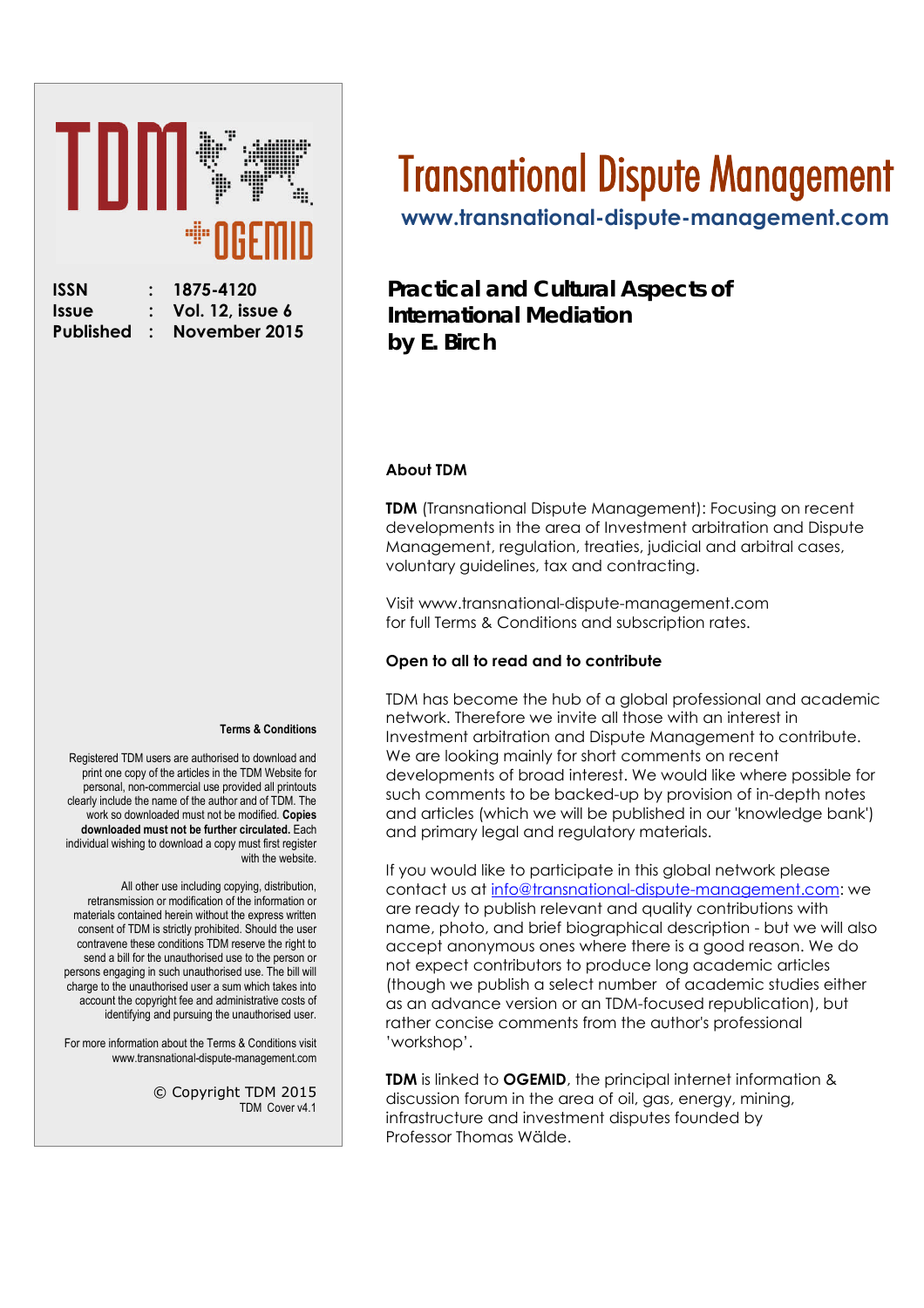2015 MEDIATION SYMPOSIUM‐June 2015 Center for International Legal Studies Salzburg, Austria

The following articles were selected for publication from the Center for international Legal Studies (CILS) first symposium for alternative dispute resolution focusing on mediation. The symposium, co-chaired by Prof. Dr. Renate Dendorfer‐Ditges (Germany) and The Honourable Ken Fields (Unites States), attracted members of the international dispute resolution community including legal practitioners, academics, mediators as well as users of mediation. The symposium was designed as an exchange of ideas among mediators and users of mediation.

The result was a lively exchange of ideas, techniques and theories regarding mediation as a dispute resolution approach. The exchange pointed out many similarities and differences between mediation in Europe, Israel, the United States, China and Australia. Common comments among the attendees were that the symposium was "exciting, informative and highly interactive".

The feedback from the first CILS mediation symposium calls for a second symposium which is now tentatively scheduled for 8‐11 June 2017.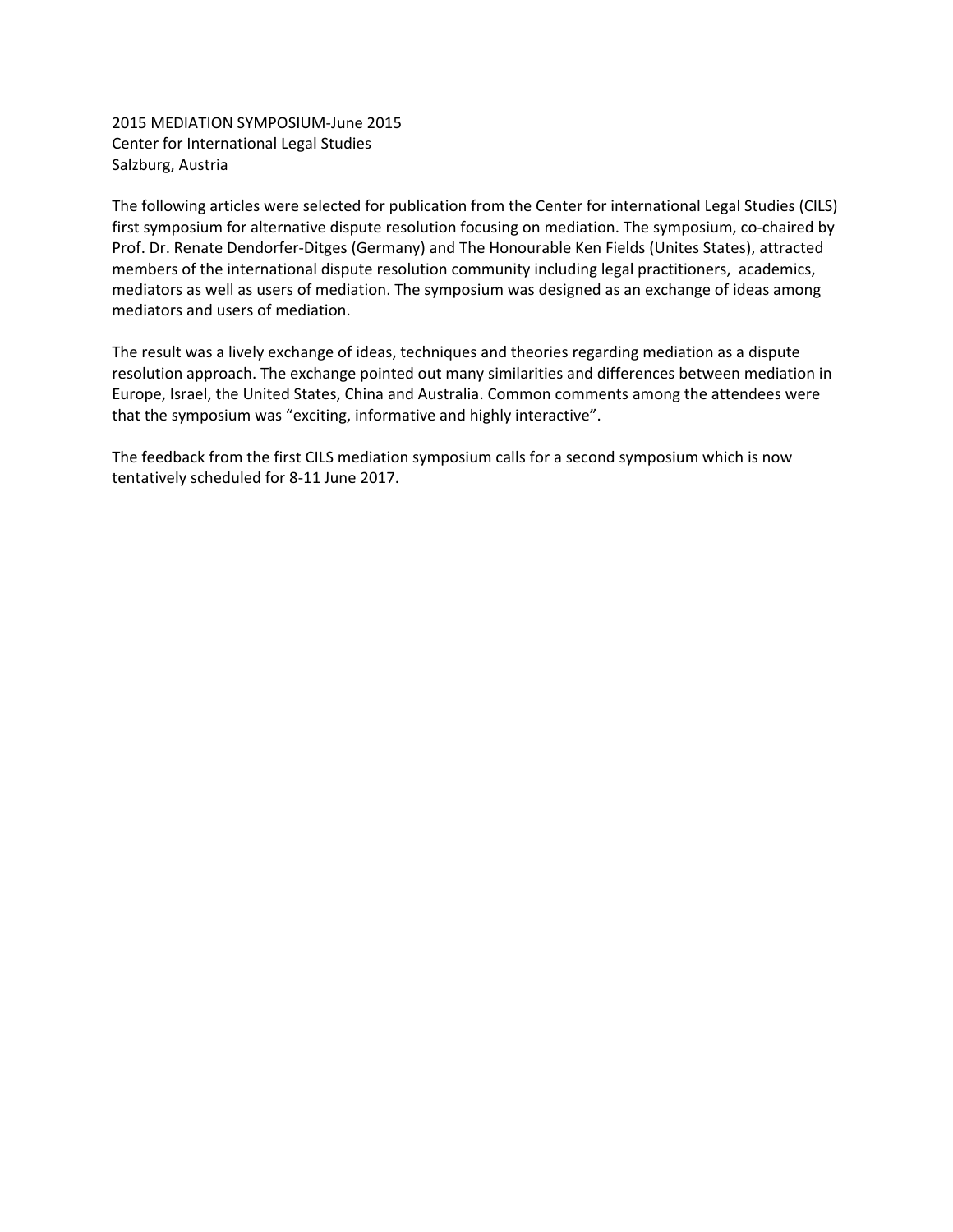Presented at the Center for International Legal Studies (CILS) Symposium "International Mediation and Alternative Dispute Resolution" which was held in Salzburg, Austria (11-14 June 2015. This event was organised in cooperation with the Chairman of the IBA Mediation Committee, Professor Mauro Rubino-Sammartano.

# **Practical and Cultural Aspects of International Mediation**

*By Elizabeth Birch1*

#### **Contents**

| Appendix 3: Graph of High and Low Context Cultures by Claire Halvorsen27              |  |
|---------------------------------------------------------------------------------------|--|
| Appendix 4: Degree of Identity and Acculturation in Individuals by M. Westwood and D. |  |
|                                                                                       |  |

# **Executive summary**

In this paper Elizabeth Birch shares her experience of international mediation. She considers some of the theories on cultural behavioural patterns as applicable to international commercial mediation and considers some of the practical aspects of dealing with these to reach a successful outcome. In particular, she advocates a flexible approach to the process in such mediations and the finding of a third way which weaves between the needs and desires of parties coming from very different cultural backgrounds, to find a process that all parties can accept.

 1 3 Verulam Buildings, Gray's Inn, London, WC1R 5NT. International Barrister, Arbitrator and Mediator (www.3vb.com). Previously published in "Contemporary Issues in International Arbitration and Mediation: The Fordham Papers (2013)" ISBN13: 9789004274938. © Brill | Nijhoff - republished with kind permission.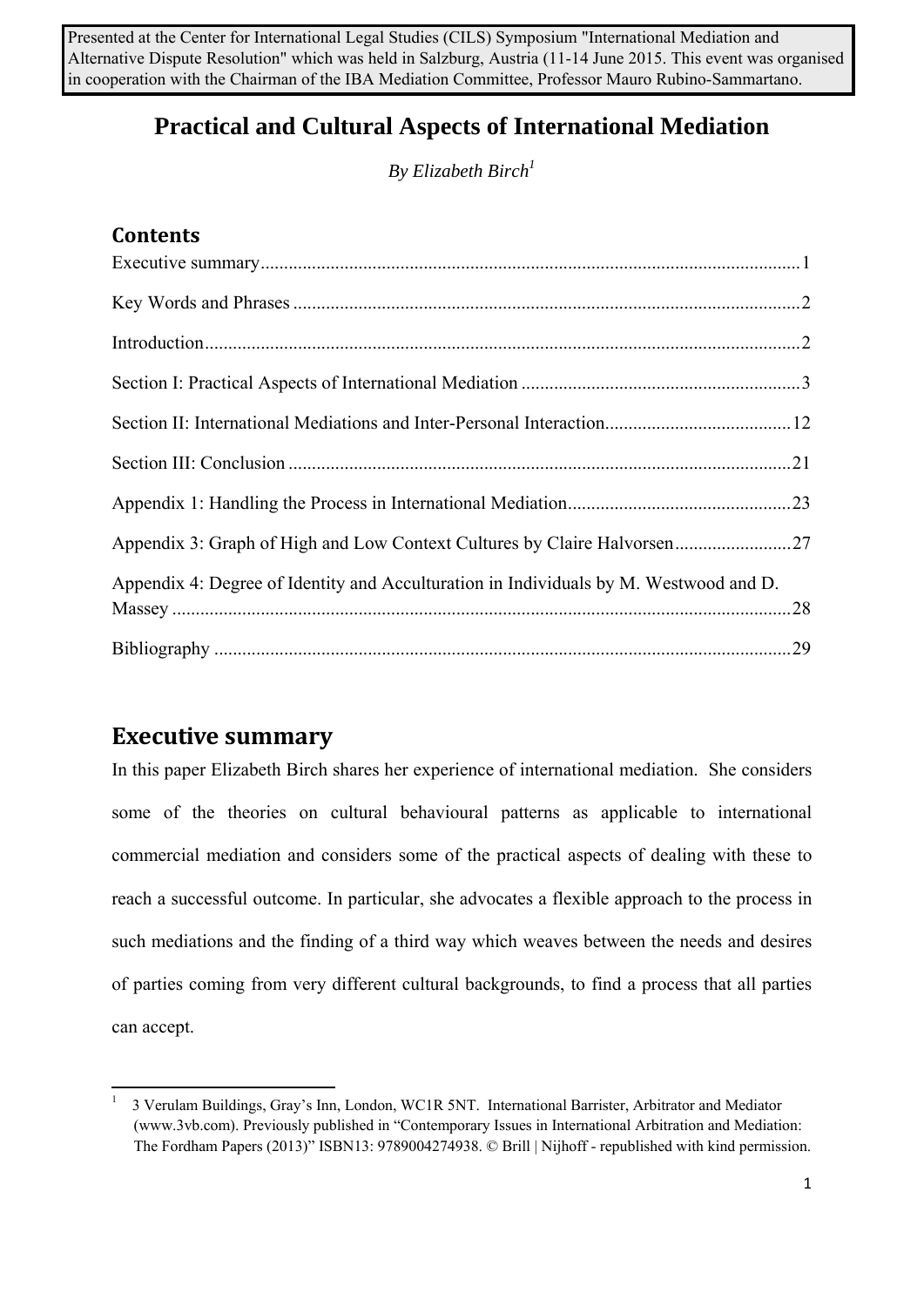### **Key Words and Phrases**

| Mediation                          | Acculturation                   |
|------------------------------------|---------------------------------|
| <b>International Mediation</b>     | <b>High Context</b>             |
| <b>Commercial Mediation</b>        | Low Context                     |
| International Commercial Mediation | Cognitive Science               |
| <b>Mediation Processes</b>         | Individualism                   |
| Culture                            | Collectivism                    |
| Multi-cultural                     | <b>Outsider-Neutral Model</b>   |
| Inter-cultural                     | <b>Insider-Partial Model</b>    |
| Cross-cultural                     | Mediation with Skype            |
| Inter-personal Interaction         | Mediation by video conferencing |

#### **Introduction**

This paper shares my experience of international mediation and the approaches that have yielded the best outcomes for me. I begin with some of the practical and preparatory aspects of international mediation and then discuss some of the cultural issues that arise.

These mediations cover a wide area of international commercial disputes including everything from maritime, oil & gas, international sales and transportation, commodities, international distribution and franchise, pharmaceuticals, banking and so on.

The common element in these disputes is that the parties come from different jurisdictions around the world. They arise in an arena where different cultures rub up against each other. There are seldom individuals involved, although of course each corporate company is very much made up of a number of individual representatives at the mediation, and each of them have their own particular agenda, position or interest so that complex individual issues are superimposed on the corporate point of view. Consequently, international commercial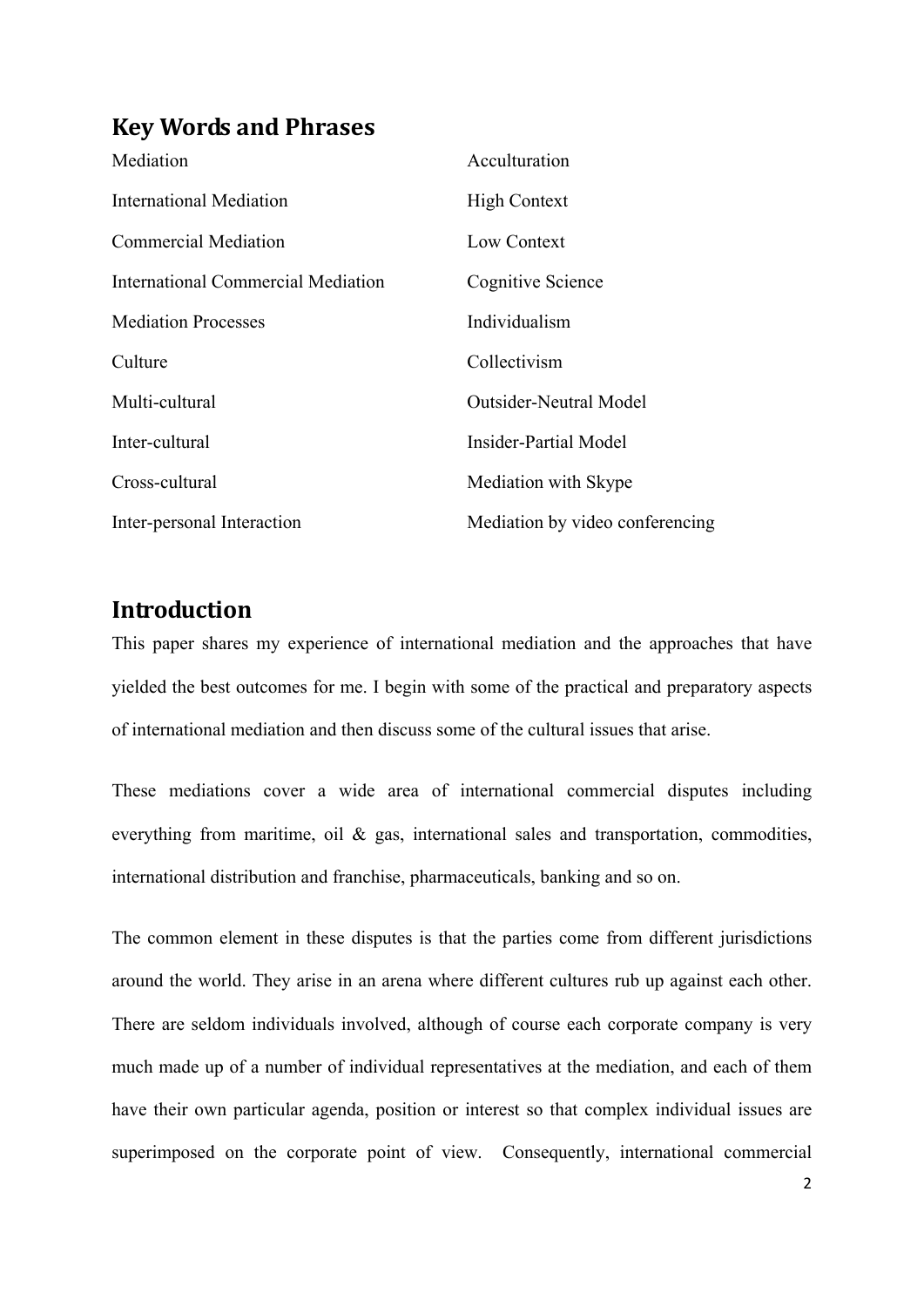mediation gives rise to cultural differences both on an individual interpersonal level and at a higher level between the companies or institutions. An international mediator has to be consciously aware of these issues at all stages of the process while at all times acting instinctively to the particular and individual challenges presented in the mediation. A consideration of the theory of cultural<sup>2</sup> differences has its place here because awareness of those differences makes the mediator sensitive to the causes of misunderstandings between parties and ultimately possible impasse in negotiations and provides a way in which to conceptualise those differences and difficulties. In short it may assist the mediator in helping the parties to find a route to settlement when the going gets tough. Section II of this paper considers some of the learning available in this field where it assists in the practical aspects of international mediation.<sup>3</sup>

#### **Section I: Practical Aspects of International Mediation**

Since these disputes tend to be high value and often complex as a matter of both fact and law, the mediation format most commonly used in the United Kingdom of a one or two day mediation meeting is often insufficient. A different approach is often more successful. A slower pace can allow the different approaches and cultures of the parties to be understood and assimilated and it can afford the parties the opportunity to re-establish their relationships and to explore alternative business solutions. I discuss this in more detail below.

A key difference with international mediation is that the parties are based in geographically distant places and the issues that are involved inevitably cross borders. This means that a distribution dispute in, say, Russia may involve satellite IP litigation in Sweden, Austria and

<sup>2</sup> The term "culture" is used here in its anthropological sense.

<sup>3</sup> This paper does not attempt a complete review of the learning in this field as that would be a vast exercise, but simply to highlight some of the learning of relevance and interest.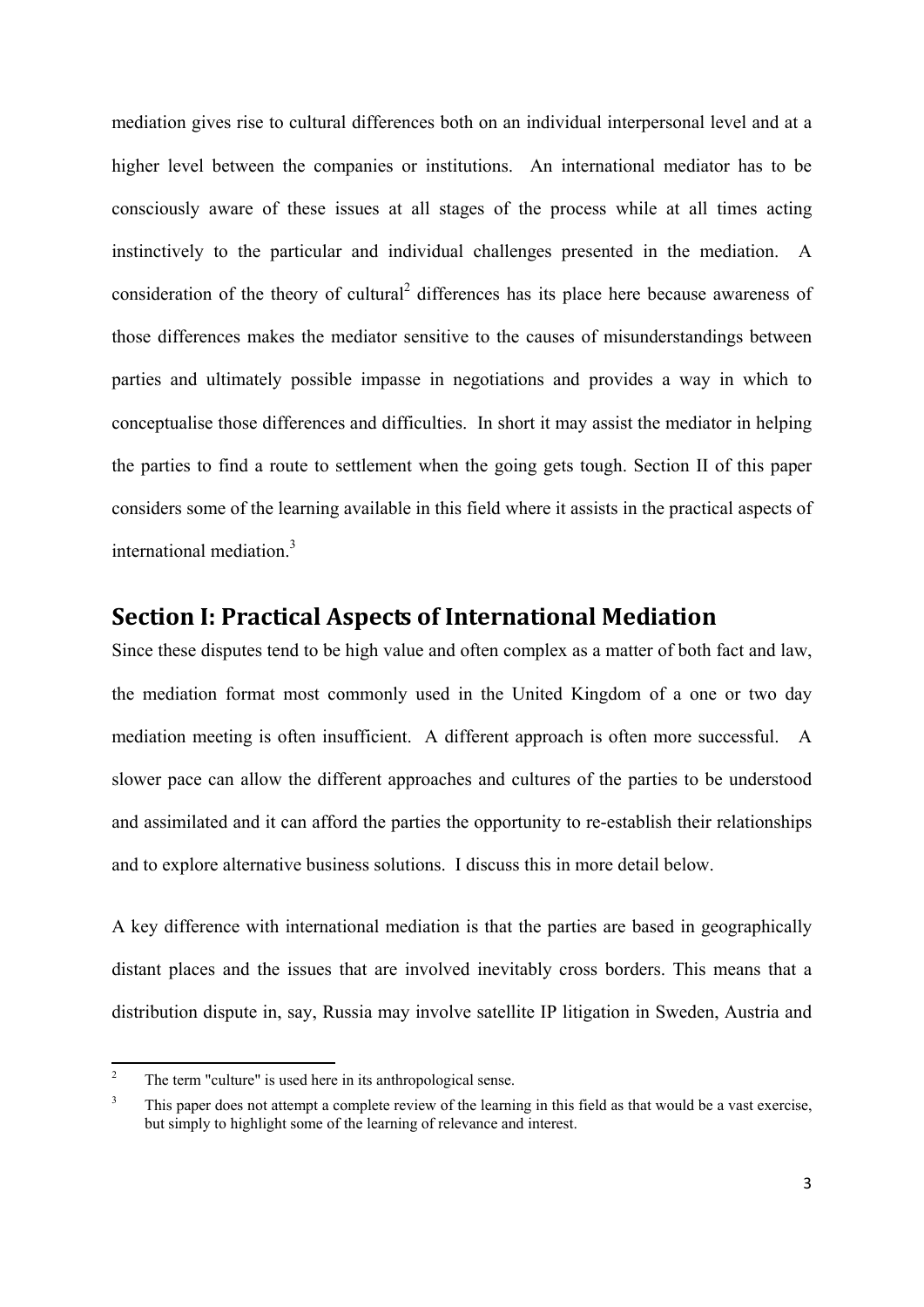a number of other nearby countries. Each patent will be subject to different regimes and different laws. Another dispute emanating initially from contractual obligations in Italy and Greece may result in a negotiation of rights in respect of the all of the Western and Eastern European countries and beyond with quite different application of law and with different obligations and problems arising in each country. The view of possible solutions to the dispute tends to involve a much wider and broader vision than that of domestic litigation. Many possibilities exist which have often not yet been identified and this is particularly so because the parties are focused on their dispute, rather than the positive aspects of how much business they could offer each other to a mutual benefit. Neutral exploration can bring surprising results in all types of mediations, domestic and international, but negotiations in a global context can provide particularly wide opportunities, once the trust is rebuilt between the parties. Such mediations, which seek to find a globally enhanced value for the parties, may not fit into the conventional model of a one or two day meeting. It may take time to reach the best results.

The question of venue is a difficult one for the parties as each typically wants the other to travel to their home ground and there may be a number of parties coming from a wide selection of countries. Generally, in international mediation, it is better to find a neutral venue for the meetings. Sometimes parties will agree to the first meeting being on the home ground of one party and the second (if there is to be a second) on the home ground of the other. In my experience international mediation organisations such as the ICC in Paris or the SIMC (Singapore International Mediation Centre) can be very helpful. They can be tenacious in working with the parties to find an agreement as to the country or city where the meeting can take place. Parties can become both tactical and competitive in their selection of the country for the meetings and it can be more economical to pay the organisation to administer the dispute than to pay the mediator to get too involved in the nuts and bolts of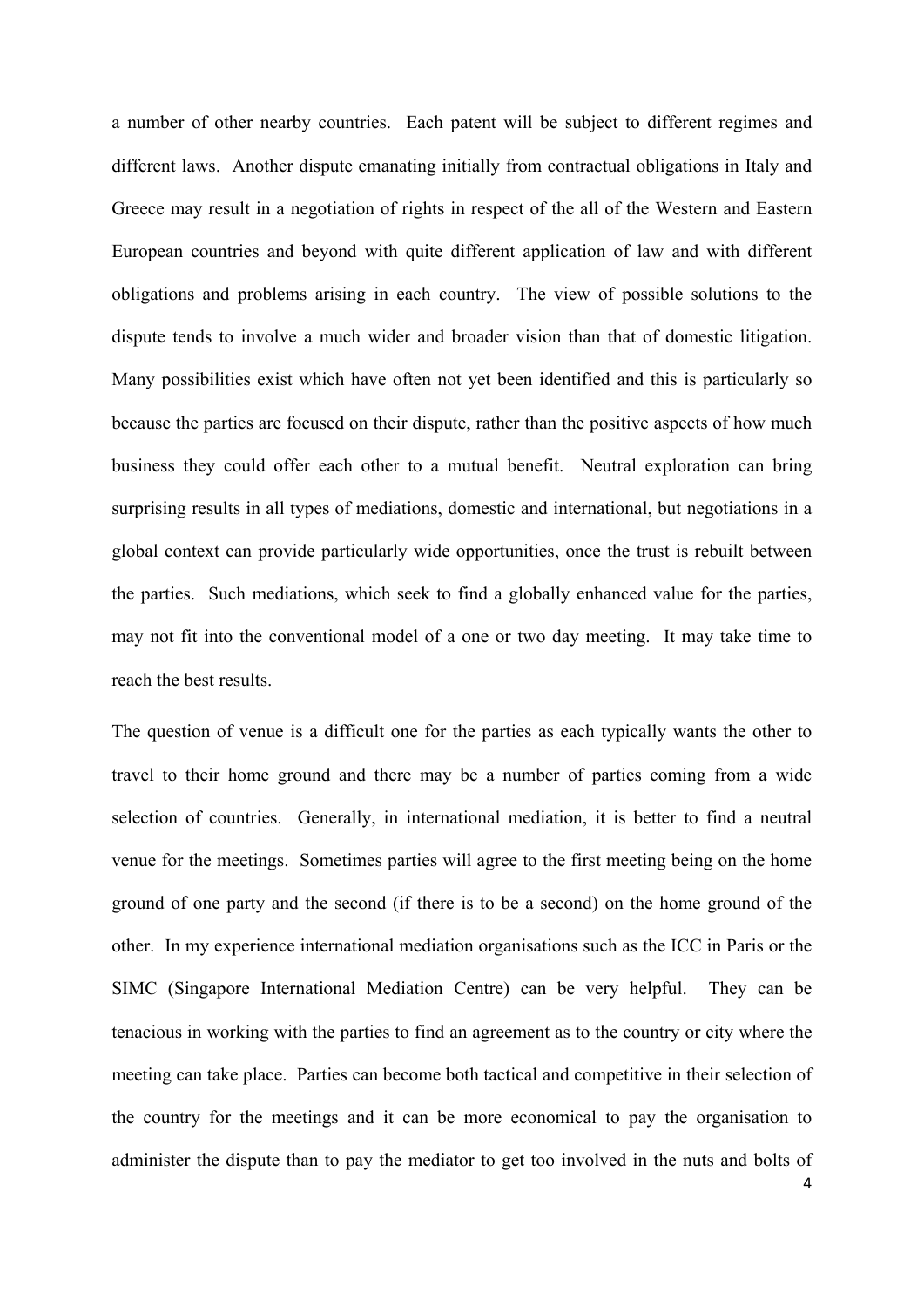where the meetings will take place and even getting the parties to the initial stage of agreeing to mediate. They also have good experience, I have found, in locating suitable venues with good facilities within the eventual country or city of choice. An advantage for the mediator is that they take fees on account for the mediator, which is important when dealing with companies and advisors in several different jurisdictions.

When it comes to the choice of the mediator, my own view is (although I know not everyone agrees), that in international mediation the residence of the appointed mediator is fairly irrelevant. Much more important is that the right mediator is appointed for the dispute. Some organisations, for example, work hard to find a "local" mediator once they have agreed with the parties where the mediation is to take place. This misses an essential point: while a first meeting might be for example in Germany, the next meeting is likely to be expected by the parties to be closer to the location of another party, which might be India, Singapore, Australia, Dubai or elsewhere. In such circumstances there is no such thing as a "local" mediator. Such an approach is only relevant if there is only one meeting and in high value and complex international mediations there is often more than one meeting because any negotiation (and following settlement) is necessarily complex and may require a pause for additional information, documents or even reflection. A better approach is to agree on the mediator first and then to determine the venue. Most international mediators will travel to a place of convenience to the parties.

Very important, however, is that the mediator should be aware of any quirks of the legal process in the chosen place of the mediation. A mediator mediating in some countries will need to be aware that the law may not accord private sessions with confidentiality unless the parties so agree in writing in the mediation agreement. Other jurisdictions will have their own other particular idiosyncrasies.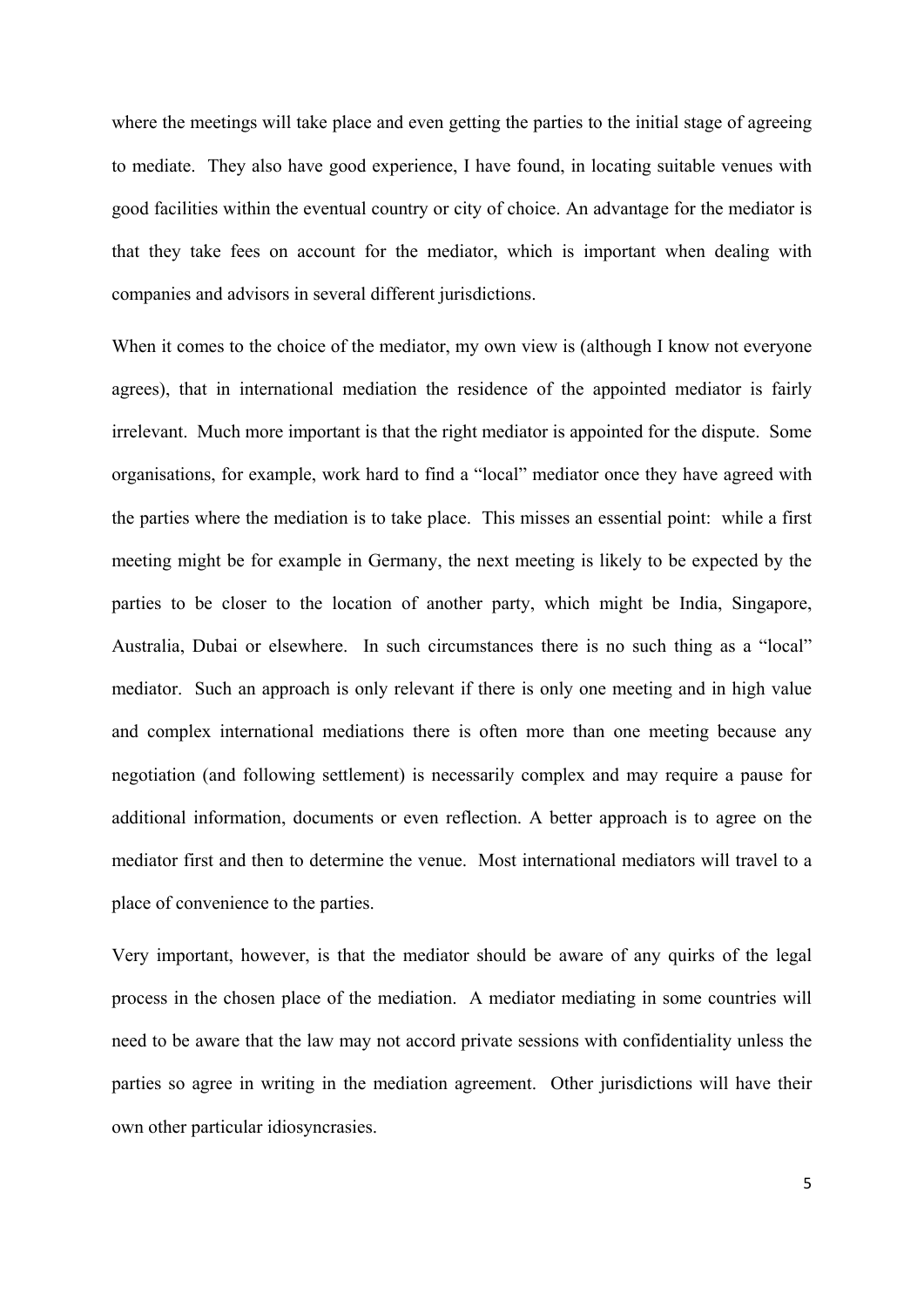I adopt a number of approaches to safeguarding the process of mediation where I am mediating an international dispute outside London. It is important, since the parties will be from different countries, with possibly different understandings of the process, that the mediation agreement sets out in as much detail as possible what the process will be and what are the consequences. The English model of mediation appears to be generally regarded as acceptable around the world and since English law is often neutral to the dispute, because more often than not the parties are from everywhere other than England. However, in an international mediation, there can be no assumptions and the process needs to be fully explained, negotiated and adapted as necessary to the parties' needs. The process of doing this usually takes care of any oddities of local law and process particularly those relating to confidentiality or enforceability. Of course, the parties can agree that they want the local law to apply, but in reality what they usually want is a process that follows an international norm, not one that follows the quirks of a particular European or other jurisdiction. Recently I held the first meeting of a mediation in Frankfurt. One party was Italian and Greek with Swiss lawyers and the other party was Indian with German lawyers. What the parties wanted was an internationally accepted process and this was particularly so as they then went on to meet in Milan, Dubai and London at different stages of the mediation.

While it is common in domestic mediations in England to present the parties with the mediation agreement for signature at the start of the first day of mediation, in an international dispute I will negotiate and circulate the terms of the mediation agreement and will also ask the parties to sign the agreement and scan it back to me, so that I have their prior firm agreement to the terms on which everyone is attending. This is particularly important where parties are travelling substantial distances across the world and where the lawyers and parties may have a very different understanding and have very different ideas as to the usual content of a mediation agreement.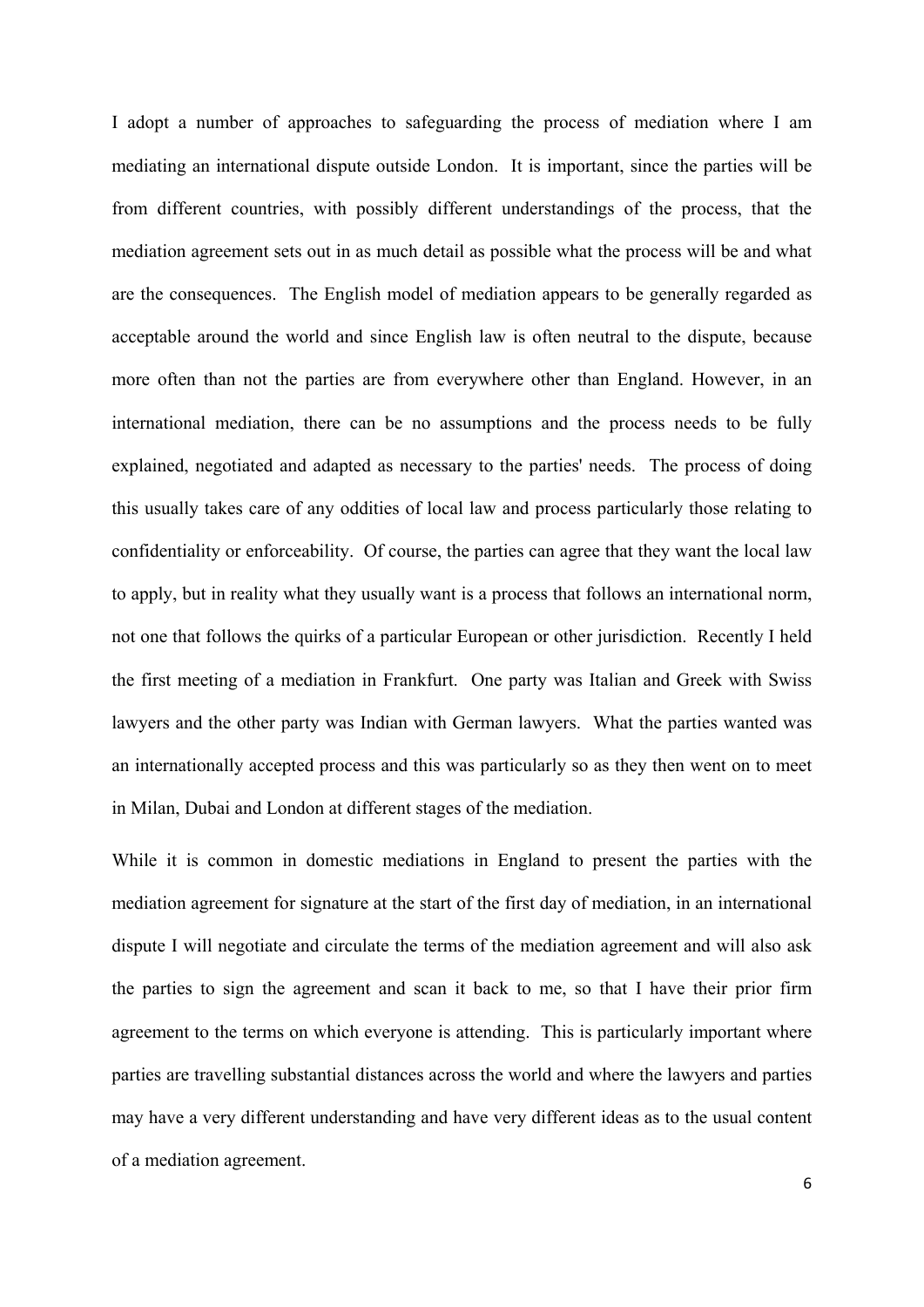Sequentially, the next issue is whether any party representative needs a visa in order to attend the mediation meeting. I have found the ICC both experienced and very helpful in handling the practicalities of mediations taking place under their rules. The secretariat will write the necessary letters to ensure that a visa is obtained.

Like domestic mediation, international mediation varies enormously in its form. The needs of the parties are always different. Some cases, particularly standard international trading or shipping disputes, will suit the simple one or two day formula where the process may be very akin to a standard domestic mediation proceeding in the UK, although there will always be superimposed on it some cross-cultural aspects albeit confined to the more obvious characteristics of the negotiating parties. A Greek shipowner may typically be animated and direct in negotiation while a Scandinavian trader may be more reserved in his expressions. The more global the organisation, the less obvious are the national characteristics of the participants. There grows a sort of omni-cultural behaviour in which national characteristics are quite suppressed. But mediation is the sum of the individuals who participate, and the extent of evident cultural characteristics will vary with every participant. It is the skill and expertise of the international mediator to be aware of the differences between the parties, including those that arise out of cultural differences, so as to spot the areas of misunderstanding and bring the parties back together to do the business that is in their joint best interests in a spirit of trust. This is often easier than might be imagined. The parties originally did business out of mutual respect and interests. Unless those interests have changed, they still need each other. They simply need to understand why the other party takes a different view of the dispute and to know that there is no malice or bad motive at play.

In contrast to that standard type of mediation, there is another type of case which arises in the international context and which gives rise to a very different form of mediation. It is what I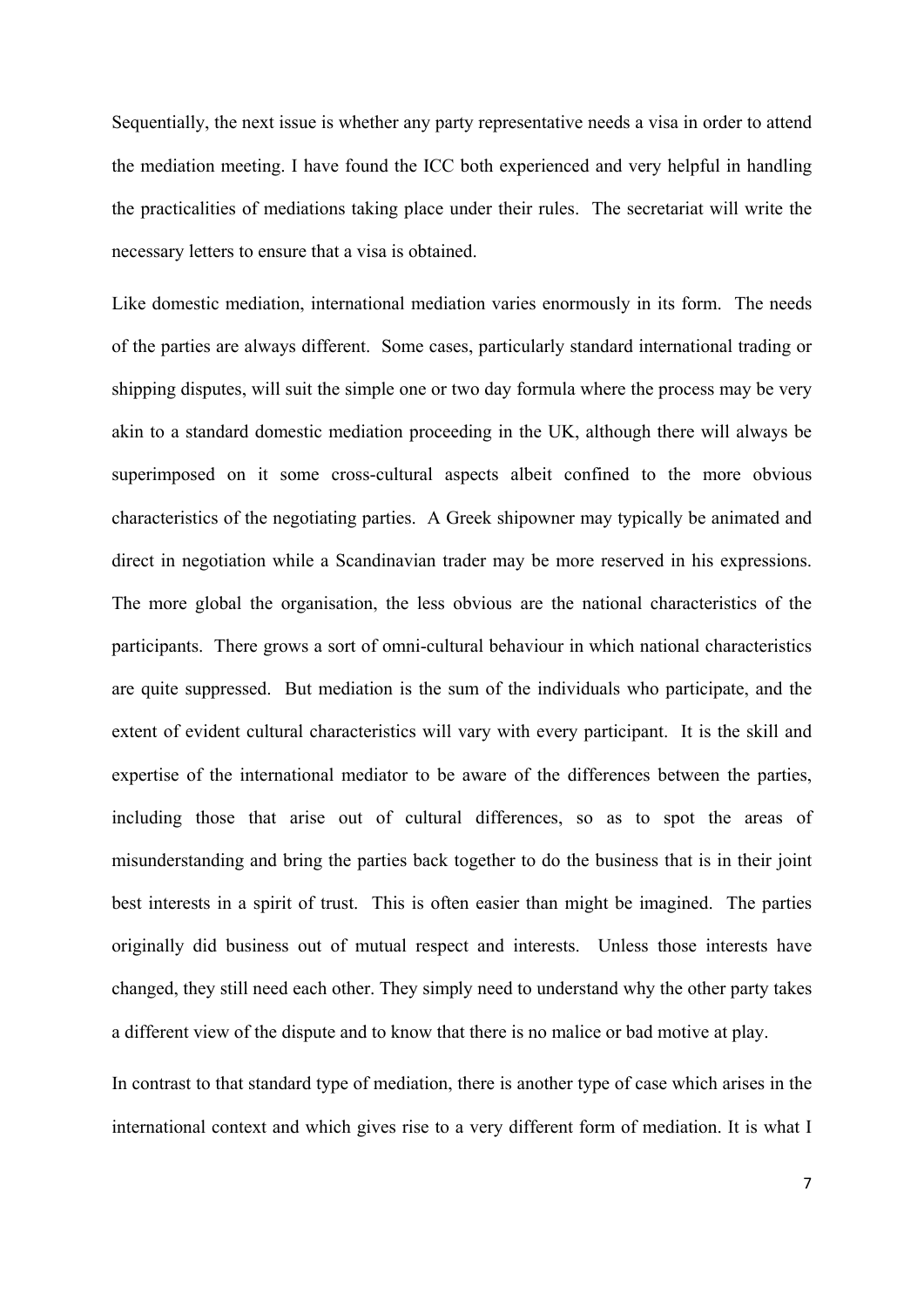call slow burn mediation. These can be hard to identify beforehand although it is possible to get a hint of what is to come from the nature of the dispute. Sometimes, they only become obvious at the first meeting. These are the cases where the parties are in a long term business relationship, where there are fundamental misunderstandings leading to a breakdown in trust, but where the business interests on both sides are in continuing to work together. It may be a pharmaceutical product where a dispute in arbitration will cause the sort of delay that allows a third party to steal the market first, it may be a packaging company with an innovative design where they want to grab the big retailers before the competition, or it may be a refinery company doing deals with an oil major where the refinery needs to court the oil major back to doing further business. Once the parties get past the breakdown in trust, stop blaming each other and think about their interests and needs objectively, they realise that there is much more to be gained from continuing in business together than in fighting arbitration or litigation while others march off with the market.

But very often the business which was being done is no longer precisely the business that can be done by the time of the mediation. And it is these disputes which lead to the most creative of procedures and the most rewarding results. So, a company developing and distributing pharmaceuticals in one part of Europe, say Germany and France, with background development partners in those countries, has to look at other options. They thought they had an arrangement for exclusive jurisdiction in those countries, but they no longer have that. The manufacturer of the pharmaceutical has done a deal with a bigger player in the market and he can't, or won't, go back on that deal. But he needs to settle the dispute because if he doesn't then injunctive proceedings may be taken by the other party against the intruder into the market. He may lose both deals, so he needs to satisfy this party. What can he offer instead? Greater geographical limits, more products, a deal on different terms, a deal (perhaps) that takes over the responsibility for packaging or otherwise divides the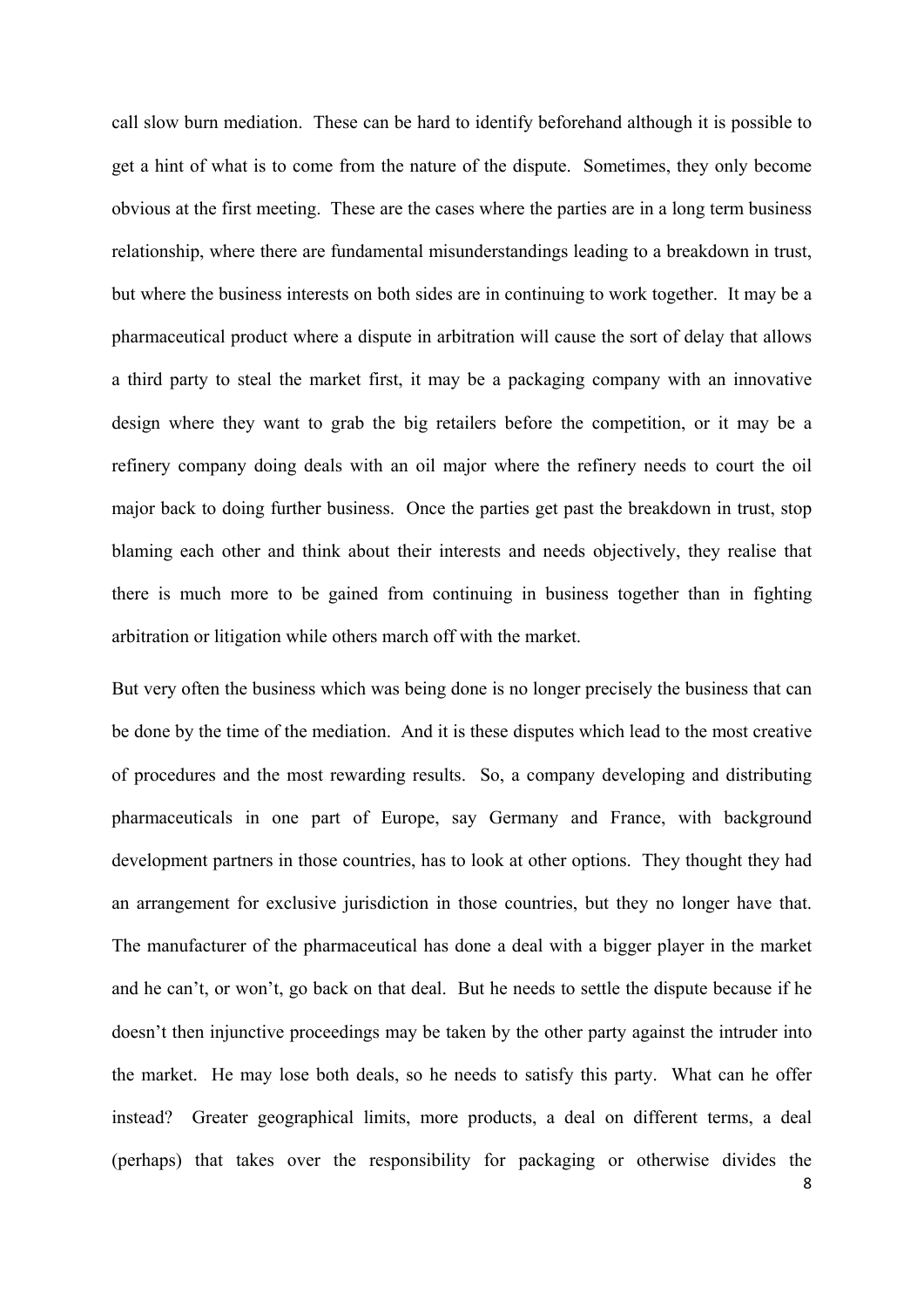responsibilities differently between the parties. The mediation becomes a deal-making negotiation. When global parties are operating beyond the borders of individual countries, anything is possible. The background partners of the distributor come into the mediation. They are not part of the dispute, but they are part of the solution. Our Spanish businessman cannot settle the dispute without bringing them on board too as he might otherwise be in breach of his joint venture agreement.

Now we turn beyond the details of the companies, to look at those who come to the first meeting. Personnel who seemed sufficient for the resolution of the original dispute are no longer the people to negotiate a new deal with different and greater geographical boundaries. They may have the wrong expertise and they may also be too junior, so the top level personnel become involved. The mediation which started as a simple two day meeting progresses through modern means of communication by Skype as well as telephone. The trust builds as the higher level of personnel are involved. The Spanish CEO is now, at last, speaking to his counterpart. The deal is no longer for (arguably) exclusive distribution rights in two countries (one of the likely issues between the parties on a badly worded contract) now it is a possible deal to include all other Western European countries and most of the Eastern European countries. It is a different creature. Everything is up for grabs. But all the time, there is a restraint in the negotiations because there is the backdrop of the dispute. The parties are cautious - they cannot negotiate as two parties doing new business would, because they are not sure how much to trust the other party. They each hold onto some of their original claims and to some of the blame game. So the mediator's role is a continuing one. And in all of this, modern communications can play their part.

Everywhere Skype is now being used to enhance communications and this includes businesses and particularly global businesses. Sometimes video conferencing is useful,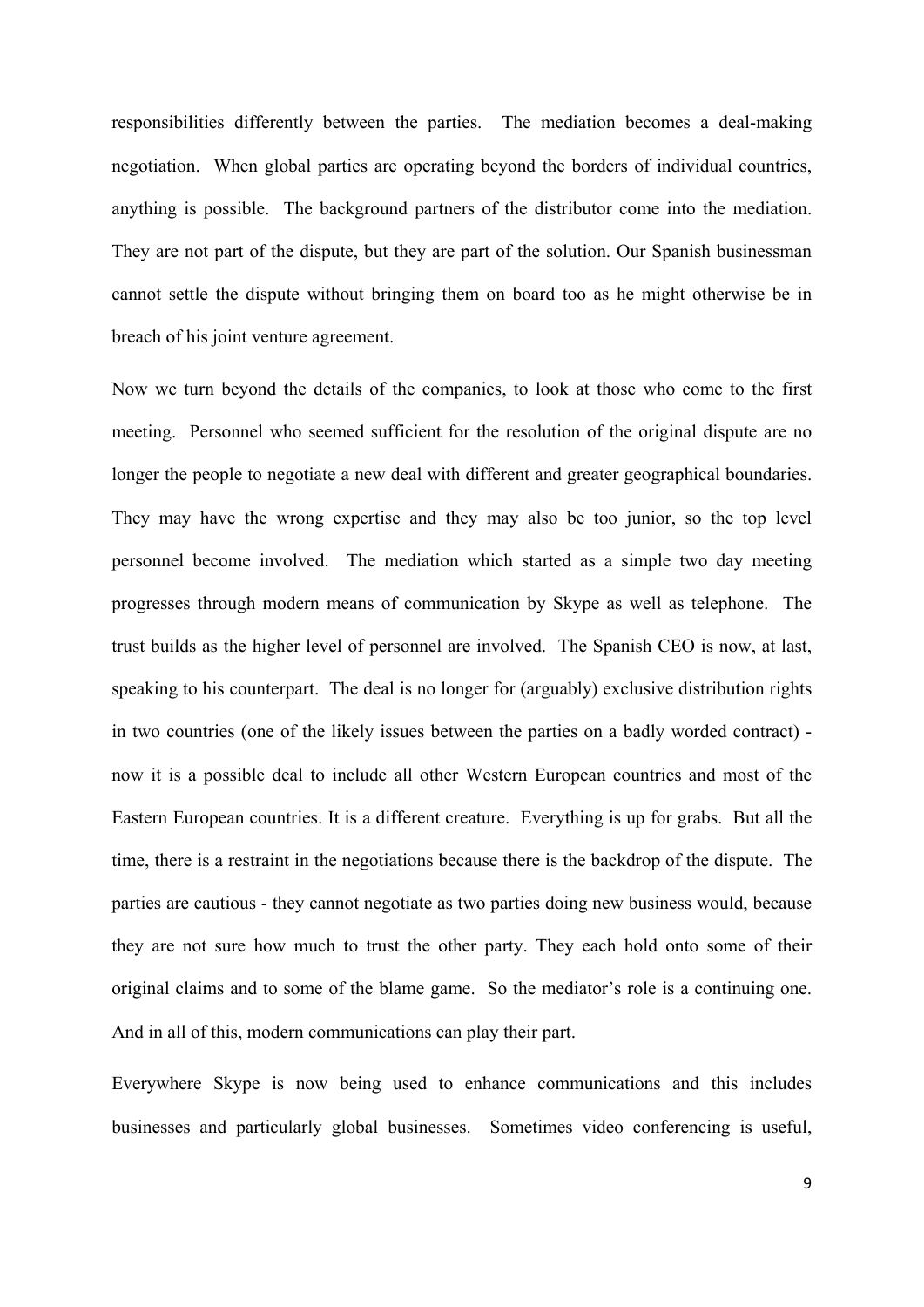particularly where a private caucus is going to involve a lot of participants, and there are now some very high quality systems in place in a lot of India and other similarly distant countries giving good links to the UK. Successive sessions can also be held on Skype with individuals within an organisation and that sometimes has its benefit too. Once the mediator has met the representative, the conversation is very easy to continue by electronic means. Where the mediator has not yet met the representative, then a prior meeting on Skype or by video can pave the way for a quicker, smoother route into discussions with that person when a mediation meeting comes about.

Similarly in a dispute involving a refinery against an oil major, the senior personnel at the mediation may negotiate a settlement in principal, but the oil major may wants to limit its immediate cash pay-out. They offer US\$17 million against a claim of, say, US\$25 million. The refinery wants, more than anything else, to re-establish business with the oil major. It offers to do business, yet to be identified, over three years. But the traders are not at the mediation, so the mediation is adjourned with a substantial money amount on the table and a promise by both parties to negotiate a three year trading deal. The question is what are the available deals and what are the prices? Then, again, the mediation has changed its nature. Those on the trading side have less allegiance to settlement than their bosses because they did not witness the dynamics of the mediation meeting. Indeed, the ill-feelings between the parties may have emanated at this level. The senior personnel have to be brought into the Skype and telephone discussions to encourage their traders to find suitable deals and suitable prices. It takes some months to bottom out these deals, and a good deal of telephone and Skype conversations, but when it happens both parties are very happy. The oil major pays out less money than it might have and the refinery has good value deals going forward to make up the difference. More than that, the refinery has a chance to re-build the business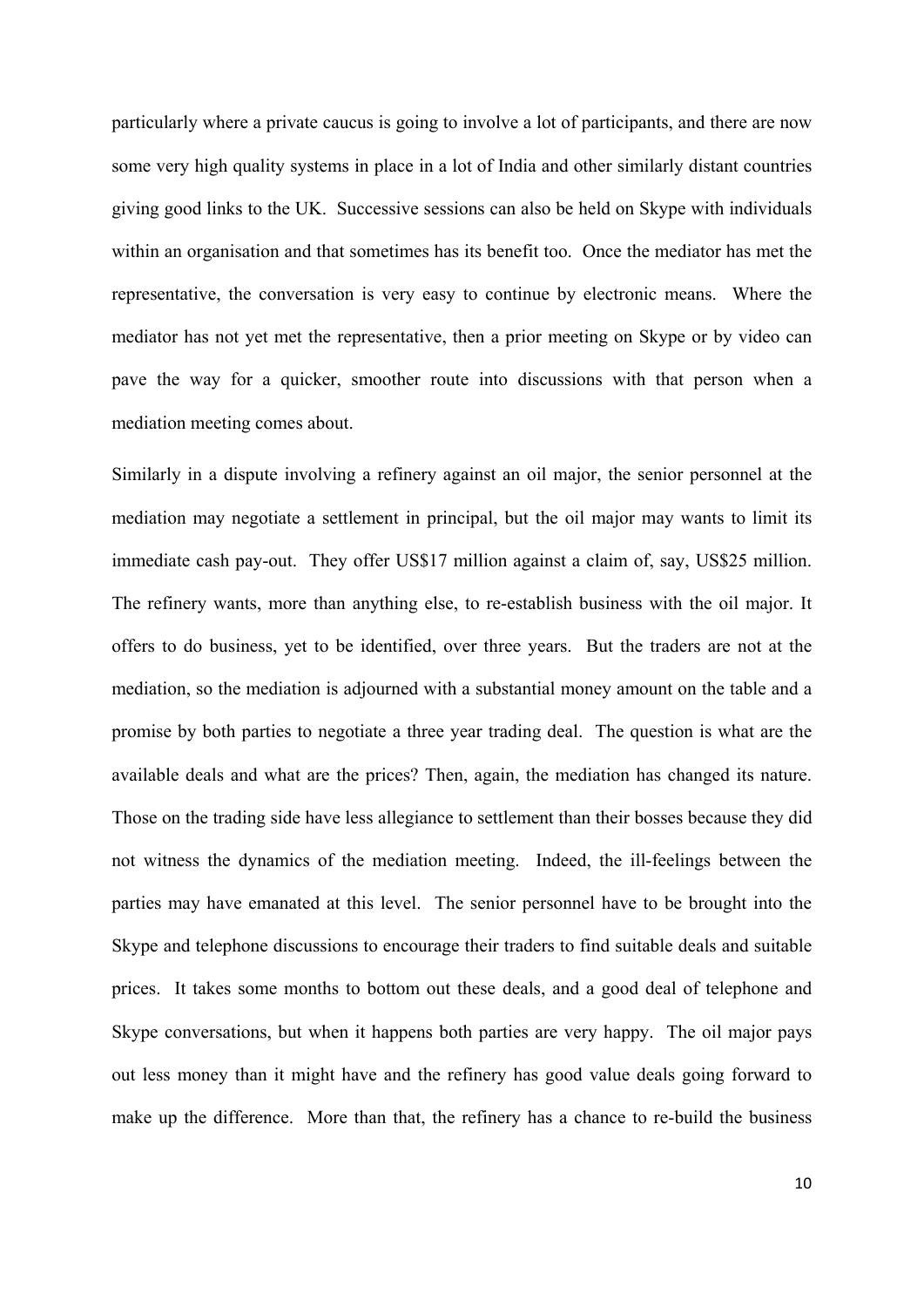with the oil major. Everyone is happy, but it is a slow game. It is not a one day or two day fix.

Perhaps I have to pause here to deal with an increasingly important question. Some schemes are developing in certain fields where Skype is the only means of communication between the mediator and the parties. I think in international mediation this has its limitations for a number of reasons. First, the issues are complex and require some substantial reflection. Second, the teams tend to be large and Skype is not a good way of communicating with groups, nor does it lend itself to the subtleties of break-out sessions with particular party representatives within the process. Third, the issue of building trust is central to this sort of mediation - trust is, of course, important in all mediations but in a developing situation with parties in different time zones and many people in business constantly on planes and travelling, there is a slowing down factor in electronic communication. There is nothing to replace the face to face discussions which build the relationships, have the flexibility of being able to bring the parties together to speak directly when appropriate and to keep a pace and energy in the process so that parties make pragmatic decisions, eventually, within a target of time. So, I see Skype as a very good way of keeping things warm between meetings, and to advance the negotiations so that the parties do not lose heart, but not a replacement for face to face meetings in international mediation.

All these negotiations and discussions involve different cultures rubbing up against each other. As I mentioned earlier, the disputes are almost entirely one company against another. There are seldom individual parties involved, although of course the delegation for each corporate company is very much made up of a number of individuals who have their own particular internal issues superimposed on the corporate point of view. So there are cultural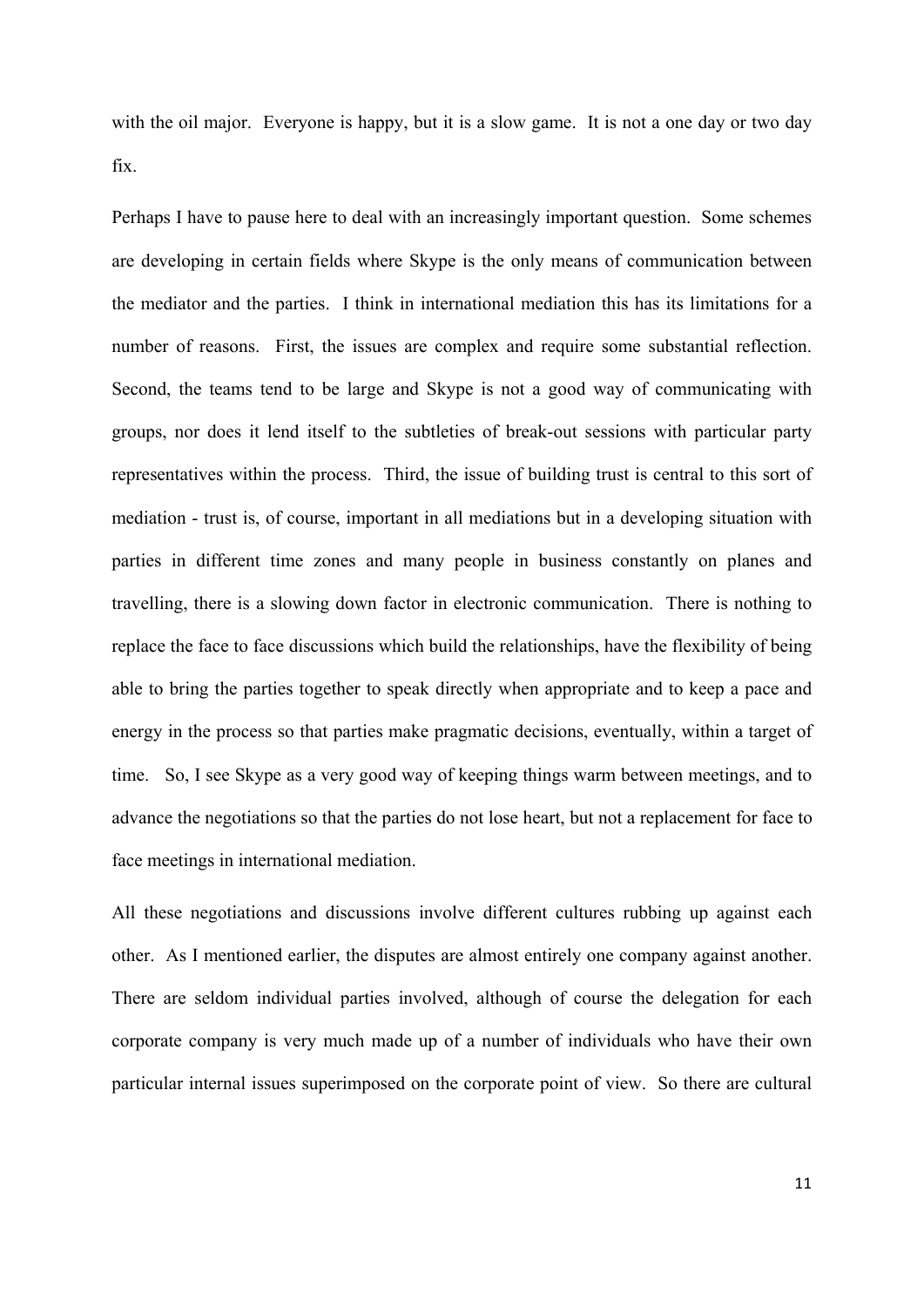aspects of international mediation that a mediator has to be very much aware of at all stages of the process and I now turn to discuss some these.

#### **Section II: International Mediations and Inter‐Personal**

#### **Interaction**<sup>4</sup>

We all know that even people within the same country and culture (which in these days of multi-culturism may be unusual, even in a domestic mediation) may differ widely in their belief and value systems.<sup>5</sup> The anthropologist Gregory Bateson<sup>6</sup> identified several basic levels of natural response depending upon experience, hierarchies in perceptions and patterns of thinking. He identified these as broadly:

Environment – location in time and space Behaviour – actions taken Capability – strategies and skills available Belief – values and meaning Identity – sense of self

In relation to an organisation these might be applied as:

| Identity           | What is the institution, what does it stand for?                     |
|--------------------|----------------------------------------------------------------------|
| Beliefs and Values | What is important, what does it care about? This is likely to be     |
|                    | an internal belief system that feeds down from the person at the     |
|                    | top; or at least the top of that section or department; these may    |
|                    | be quite local in the sense that different parts of an international |

 4 I would like to acknowledge the enormous contribution to my knowledge in this field made by Joanna Kalowski who teaches the IMI Intercultural Mediation Course. Many of the materials drawn on in this section were initially introduced to me by Joanna.

<sup>&</sup>lt;sup>5</sup> In past centuries there would have been cultural differences between different parts of the UK e.g. between London and, say, Devon or Manchester.

<sup>6</sup> *Steps to an Ecology of Mind: Collected Essays in Anthropology, Psychiatry, Evolution, and Epistemology*. University Of Chicago Press (1972)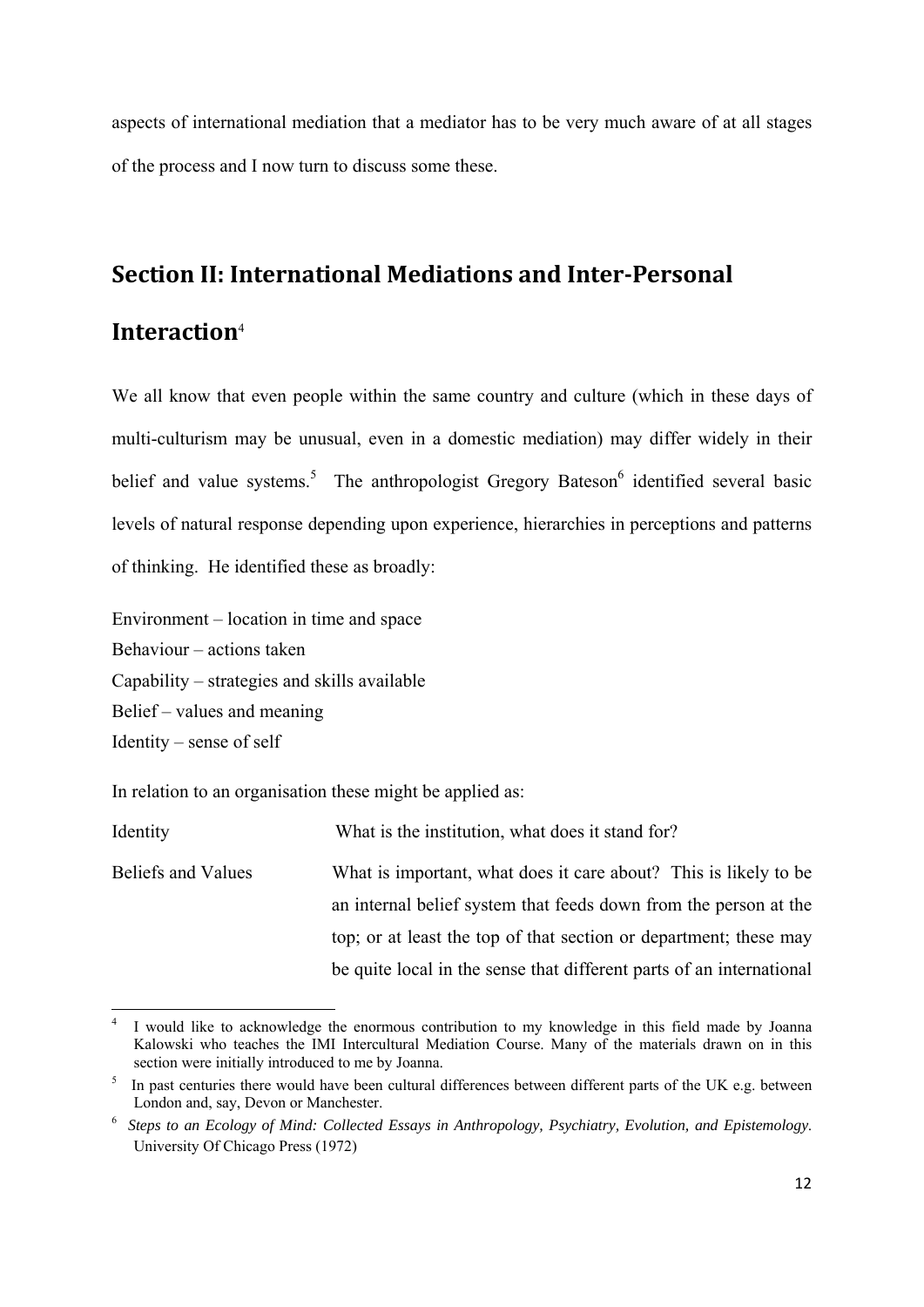company may display different beliefs and value systems to those displayed by other sections or departments in other countries. Capability What is the product, service, speciality - which the organisation may be protecting? Behaviour What does it do, how does it portray itself to the world, what is the party line - tough on disputes, good to do business with, knowledgeable and expert in their field etc.? Environment Where and when do they do what they do? The answer to this may these days be "all over the world" but in relation to global companies may in reality be as parochial as ever it was if local branches are given autonomy. So this may be an issue of

corporate structure.

The individuals within each team will have their own superimposed natural response inclinations, which will be more or less suppressed by the corporate response inclinations depending upon their seniority and the extent of autonomy within the organisation, their comfort level within the mediation process, the level of their security/loyalty within the company, that company's approach to management and the strengths of personalities that form part of the team for the mediation process. Those working within a U.S. organisation will have a very different response inclination to those operating within a Chinese or Indian organisation. One will be quite individual, another will be extremely collective in its approach and the Indian organisation may be quite hierarchical.

The mediator's task is to make the bridge between the parties' different ways of processing information, translating them from one level to another, so as to develop the communication between the parties. In doing so, the mediator will be doing the same between the individuals within the corporate teams, and particularly so where the individuals are acting as individuals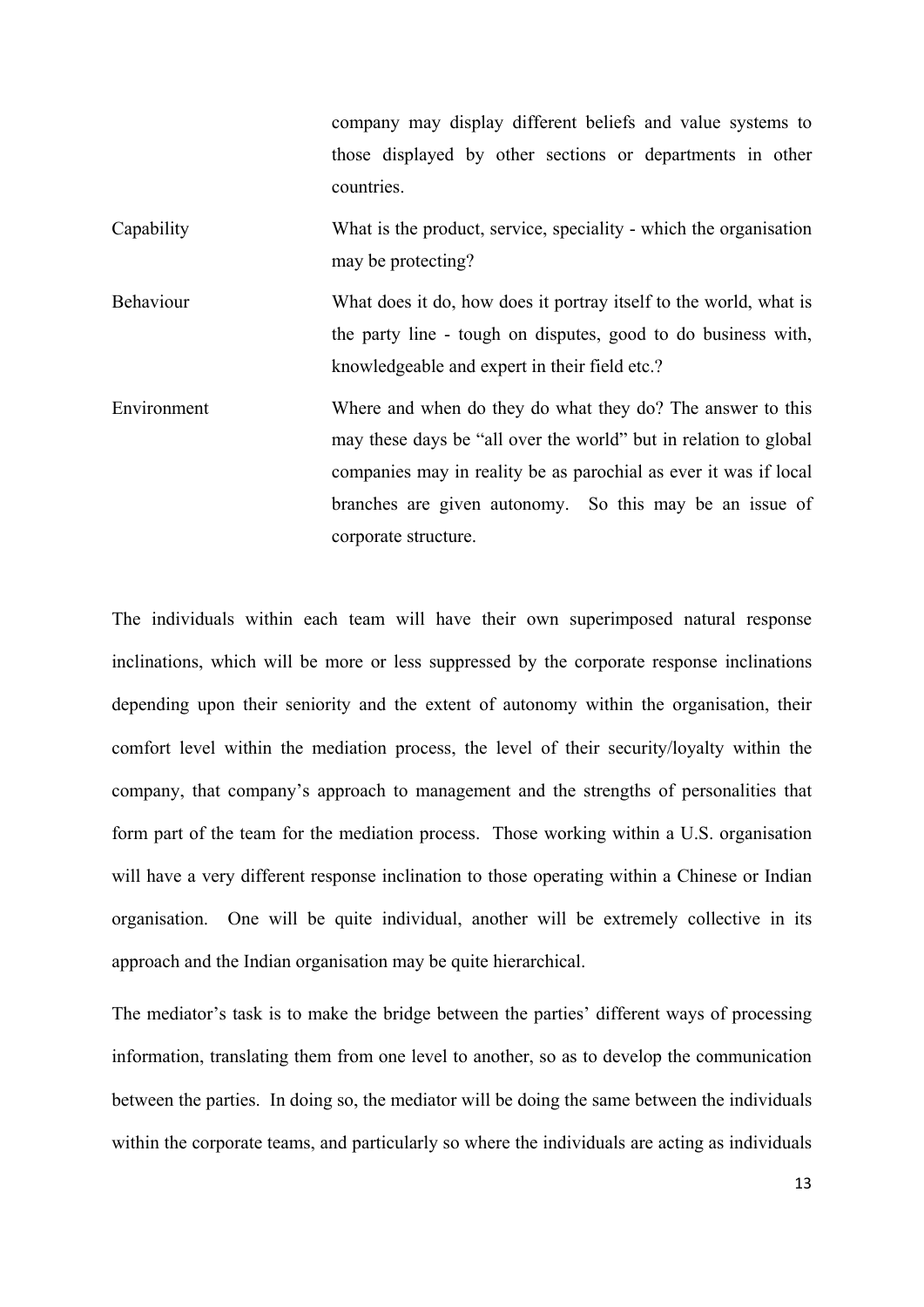rather than as a single corporate entity (e.g. in private sessions where the mediator will hope to have a frank conversation with the individuals who make up the corporate party so as to get under the skin of their thinking). A conversation with the chairman of an organisation may only take the mediator so far. So, in a breach of warranty dispute on a take-over involving an Australian company, for example, the Managing Director is, perhaps, a different personality and the Chairman will not override him, he values the Managing Director and knows that he needs him. But, the mediator may succeed in working with the Chairman as a helpful balancing and persuasive force.

Moving from the individual/corporate level to a broad cultural level, and particularly in the behavioural context, there will be marked differences in attitude and behaviour which are deeply set in environment and culture and often tied very closely to belief and value systems. One way in which these differences have been conceptualized, is by defining cultures as "High Context" or "Low Context". Claire Halvorsen's graph at Appendix 2 sets out her view of the contrasting behaviour of High Context and Low Context cultures.<sup>7</sup> In a mediation situation, in low context cultures parties will want to focus on what they see as objective facts and place little focus on the surrounding circumstances of an event, while in high context cultures the surrounding circumstances play a key role in interpreting data. Factors such as gestures, postures, tone of voice, and the social status of the speaker are often used to interpret the spoken word.

Of course, in reality, every individual may be higher or lower context within their own culture, but this graph gives an idea of the boundaries of behaviour likely to result from

<sup>7</sup> The content of this graph and table is based on the following works by anthropologist Edward T. Hall, all of which were published in New York by Doubleday: *The Silent Language* (1959), *The Hidden Dimension* (1969), *Beyond Culture* (1976), and *The Dance of Life* (1983). Contents compiled by Joanna Kalowski (Source: *The 1993 Annual: Developing Human Resources,* Pfeiffer & Company).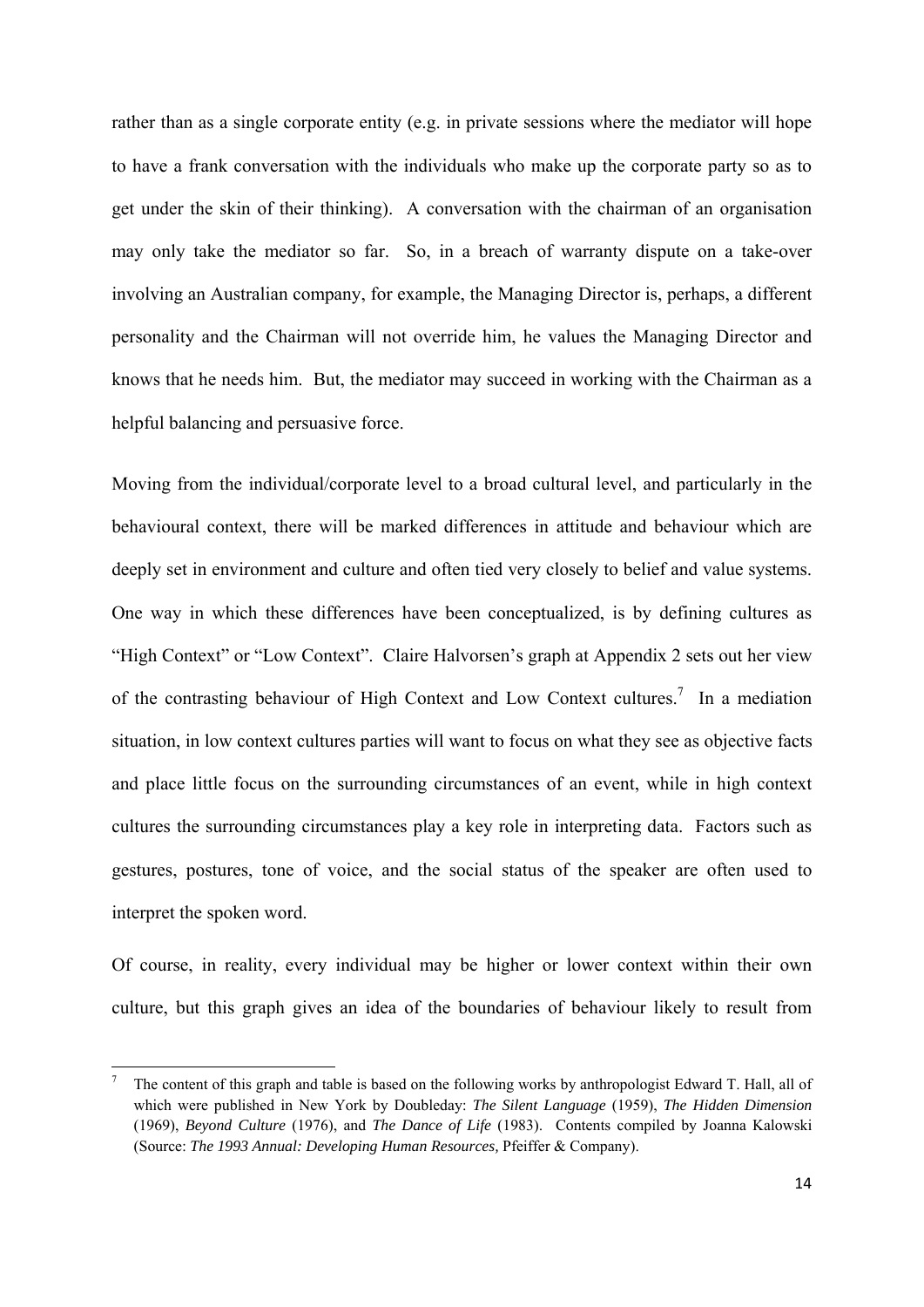particular nationalities and a mediator is always on his or her mettle to ensure that he or she adapts suitably to the cultural expectations of every individual at the mediation. This can become a bit like weaving through a maze with the many nationalities that may attend an international mediation. So, for example, a German media company (low context) may have merged with a company from a high context country and this will change the nature of the approach. But a mediator is always adapting the communication style to be appropriate to the situation (and this may differ between private caucuses and plenary sessions and between private sessions with important individuals and private sessions with the larger group of one party). In mediation there are likely to be substantial misunderstandings between the parties arising from cultural differences and occasionally there may be a very big cultural taboo. But the international mediator is always subliminally trying to detect whether, when and how cultural considerations may impact on the mediation process as it progresses and trying to adapt the process and make appropriate interventions to mitigate any deleterious effects.<sup>8</sup>

To return to Gregory Bateson's patterns of thinking outlined above, some of these may need to be explored in the course of a mediation and become the subject of an open discussion in private session. Questions like "what is the identity of the business" and "what is the capability of the business" may be very closely tied together i.e. what is the core business, what is the product, service or speciality? Is that core business changing or likely to change, how might it change as a result of this dispute or this mediation? Can the mediation be used as an opportunity to bring something positive out of the dispute by fashioning a settlement that suits the company and its present situation or even provide a new direction of interest?

<sup>8</sup> In talking about culture we should distinguish between Cross-Cultural and Inter-Cultural interaction. Cross-Cultural refers to an interaction between people of different backgrounds living in long-term, open-ended contact with one another in the same society, where that society's policies are based on equality and are multi-ethnic, multicultural, bi-cultural (e.g. US, Canada, Australia, New Zealand and numerous others). Inter-Cultural refers to contact between people of different backgrounds where one enters the other's society for a time-defined stay and/or for a defined purpose. International mediation is an example of an intercultural interaction, although within each party group there may be a cross-cultural element.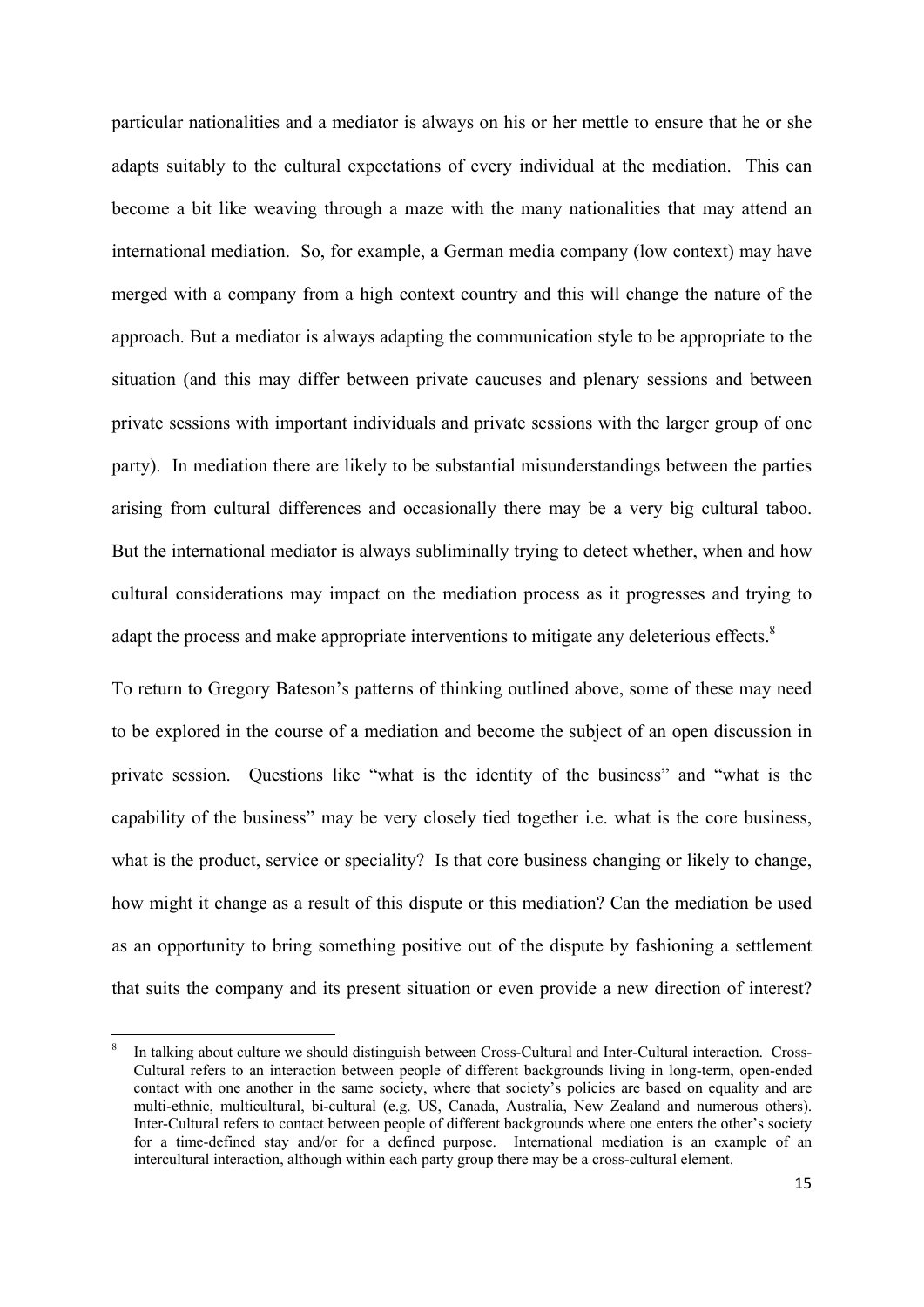Environment may also arise here. What are the geographical boundaries of the business at the present time, could these change and would or could that change be desirable or disastrous for the business (or, of course, it may be neutral but bring with it other advantages or disadvantages)?

But when we come to the category of beliefs and values, we meet a very different situation. A value can be defined as a broad preference for one state of affairs over another to which strong emotions are attached, and which feels instinctively "right", "just" or "normal". Peoples' internal values are rarely the subject of direct discussion or introspection because it is rare that there is language to explain them. Values are learned by example and experience and people typically only notice their own values when those values are challenged or undermined. It is seldom helpful to challenge a person's values and beliefs in mediation. This is the one area where the mediator has to be very cautious and for that reason it is helpful to identify what the beliefs and values are and what constitutes other responses and patterns of thinking identified above. If a challenge to a belief or value is necessary in the mediation context, then this requires a very sensitive approach with considerable attention to timing, manner of seeding the thought, choice of representative as the initial medium and so on.

Where people are removed from their original environment or culture, then the degree to which they hold onto their learned values and beliefs depends on the extent of their acculturation. Typically, the longer people move in wider global circles, the less attached they are to their original learned values and beliefs. This will of course depend on a lot of factors such as whether the person retains a base in their original place of culture and frequently returns, whether they have close relations there - whose own values and beliefs may be strong enough to create the tie to those values and beliefs - and ultimately the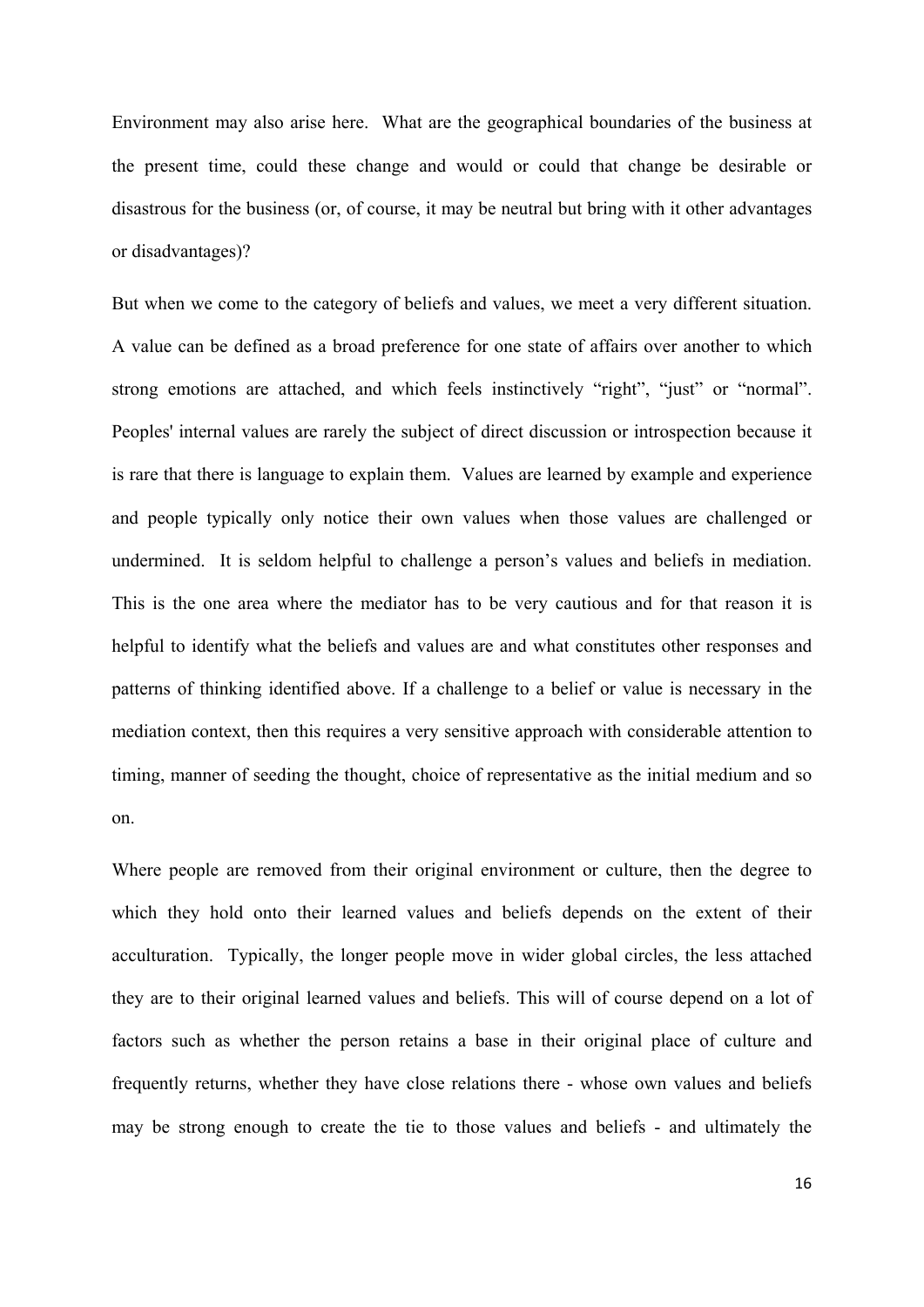personality of the person concerned. As Christopher Leeds says "Each person is partly like all others, partly like some others, partly like no-one else".<sup>9</sup>

All mediators know that parties often have a different view of the truth and that there is, in fact, not just one truth … but the truth of every party involved in an incident or a dispute. Each one of those "truths" will have a base which is true to that person. Pedersen<sup>10</sup> says that "Culture provides a unique perspective where two persons can disagree without one being right and the other being wrong … when their arguments are based on culturally different assumptions".

Ultimately the mediator needs to take the parties away from the discussion of right and wrong, truth and untruth and into the arena of needs and interests and particularly to help the parties to find the areas of mutual possibilities. Pedersen says "The cultural perspective seeks to provide a framework for understanding the complex diversity of a plural society while identifying bridges of shared concern which bind culturally different persons to one another". It is the identification of these "bridges of shared concern" which is at the heart of the practice of the mediator and the issues that arise in so doing are particularly poignant in international mediation.

The purpose of this paper is to focus on international mediation and this is not the place for a detailed examination of Cognitive or Psychological Science. We must give just a quick nod to much of the useful work done by, for example,  $Hofstede<sup>11</sup>$  in identifying the five dimensions of national culture, the distinctions that have been drawn between Individualism and Collectivism and so on. It is useful, however, to define culture which Hofstede speaks of as the "collective programming of the mind" or "an expression of all the experiences of a

<sup>9</sup> Christopher Leeds "Managing Conflicts across Cultures: Challenges to Practitioners".

<sup>&</sup>lt;sup>10</sup> Counselling across Cultures.

<sup>&</sup>lt;sup>11</sup> Cultures and Organisations: Software of the Mind by Geert Hofstede.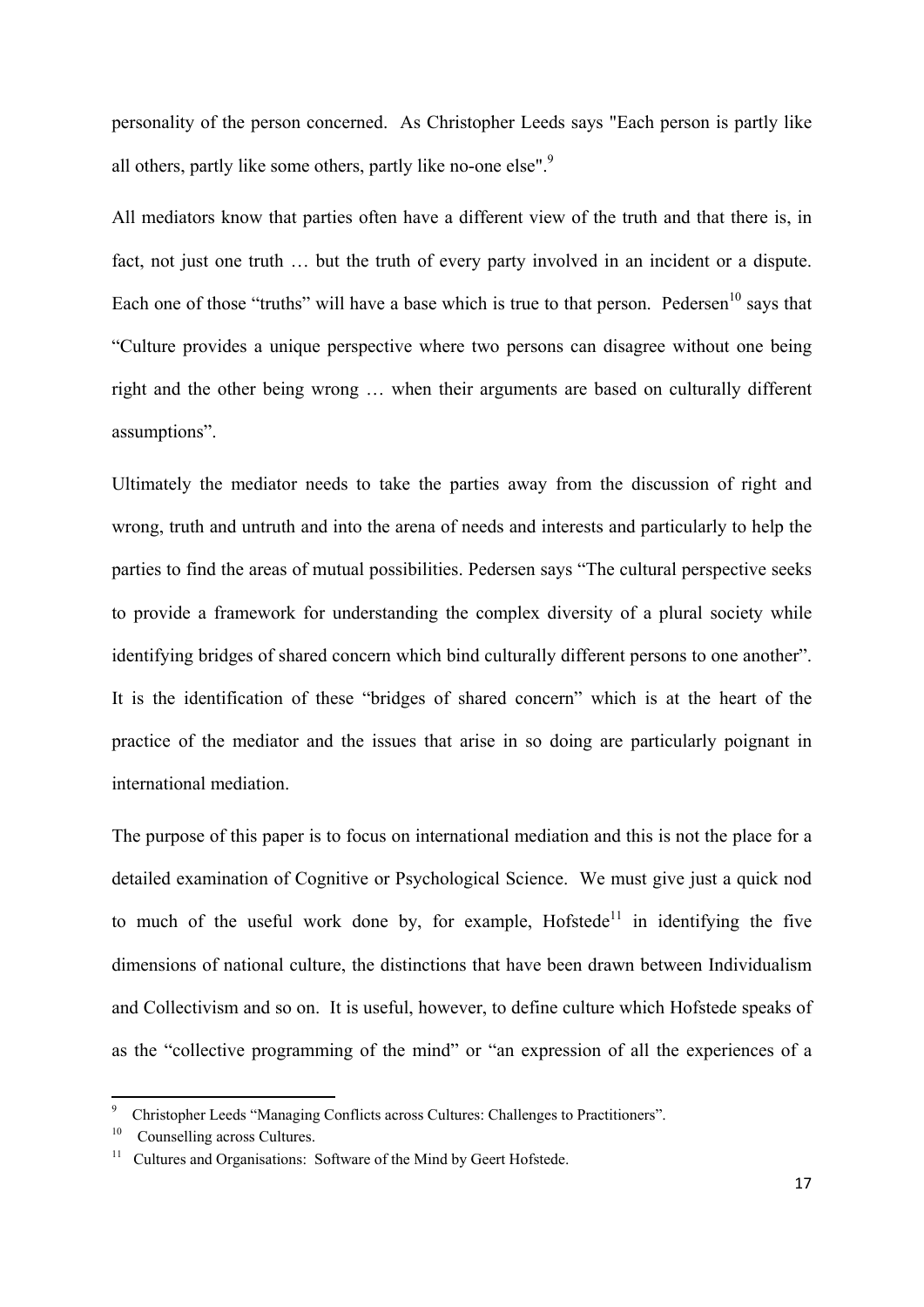particular people or group over time which help shape their personality and manner of perceiving"<sup>12.</sup> Hall (1976) gave us the distinctions between high- context and low-context societies in the context of the indigenous people of North American and the Euro-American population. Since then Lessem and Neubauer (1994) developed a typology of response clusters which they apply to Western Europe, North America and Japan, describing the Anglo-Saxons (including the United States and Canada) as pragmatic, primarily sense-based, supported by thinking; the Franco-Nordic group characterised by rationalism (thinking supported by intuition); the Germanic/Nippon cluster (largely intuition and feeling) characterised by wholism; and the Italian/Latin group as characterised by humanism (feeling supported by intuition). Southern Europeans, interestingly, are often identified as sharing several traits associated with non-Western societies. Hofstede has made the point that in terms of variety of mental programming Europe's cultural diversity implies that it represents a miniature variant of the world.

Individualism and collectivism are often regarded as the most important dimensions underlying cultural differences. More recently, there has been a growing interest in the application of the broad scholarship on culture to negotiation theory. It is here that the international mediator may need to help the parties to adapt their approach to the process to lead them towards a successful negotiation. The assumption that international diplomatic and business negotiations should normally open with a tough adversarial phase is less obvious to many non-Western societies. Asian and many other cultures value harmony, consensus and indirectness in communication. Countries such as Japan and France are often equally associated with non-confrontational strategies. The Japanese people often prefer to use the formal session to announce agreement reached through bargaining at the informal level. In

<sup>12</sup> Christopher Leeds "Managing Conflicts across Cultures: Challenges to Practitioners".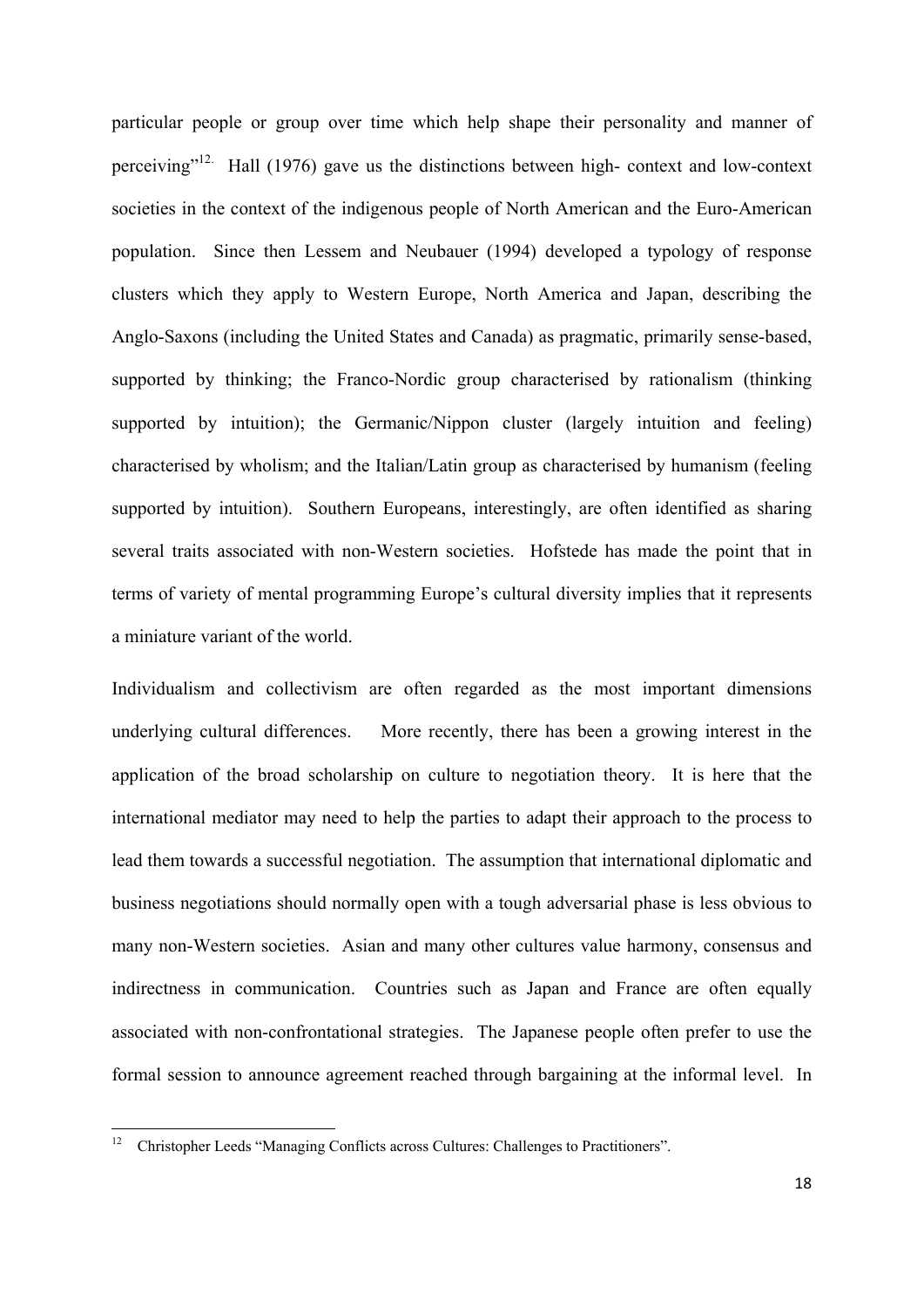many parts of the Middle East, Mexico, France, Russia and elsewhere compromise has a negative connotation, often associated with a second-best solution, with surrendering principles and losing face. Western Cultures are less concerned with "face" considerations.<sup>13</sup> What the process is called may even assume a considerable importance.

Rahim and Blum<sup>14</sup> identified five main options for handling organisational and industrial problems:

- $\bullet$  Integrating (win-win) high concern for self and others
- Dominating (competitive, win-lose) high concern for self, low concern for others
- Compromising (no win/no lose) intermediate concern for others
- Avoiding/withdrawing (lose-lose) low concern for self and others
- Obliging/accommodating/smoothing (losing more than one gains) low concern for self and high concern for others

So, for example, a five-country study demonstrated that Americans made most use of the competitive style while the collectivist cultures, Japan, Korea, China, Taiwan, utilised more obliging and avoiding styles. Similarly, in the context of an international mediation, it is necessary to help the parties to respect the approach of the other, mitigating the effects of a particularly tough, competitive or domineering style adopted by one party and re-interpreting for that party the apparently gently style of the other, so that they are under no illusion as to the seriousness of that party's stance in the negotiation. Gradually, during the course of the mediation and with the help of the mediator, there will usually be an equalizing effect in which the parties build mutual respect and understanding of each other.

It is through negotiation and discussion that people establish new relationships or redefine existing relationships. The parties will have discussed the form of their original agreement,

<sup>&</sup>lt;sup>13</sup> Getting to Yes: Negotiating Agreement without Giving In by Fisher and Ury; Diagnosing Organisational Culture by Harrison

<sup>&</sup>lt;sup>14</sup> Global Perspectives on Organisational Conflict by Afzalur Rahmin and Albert Blum; 1994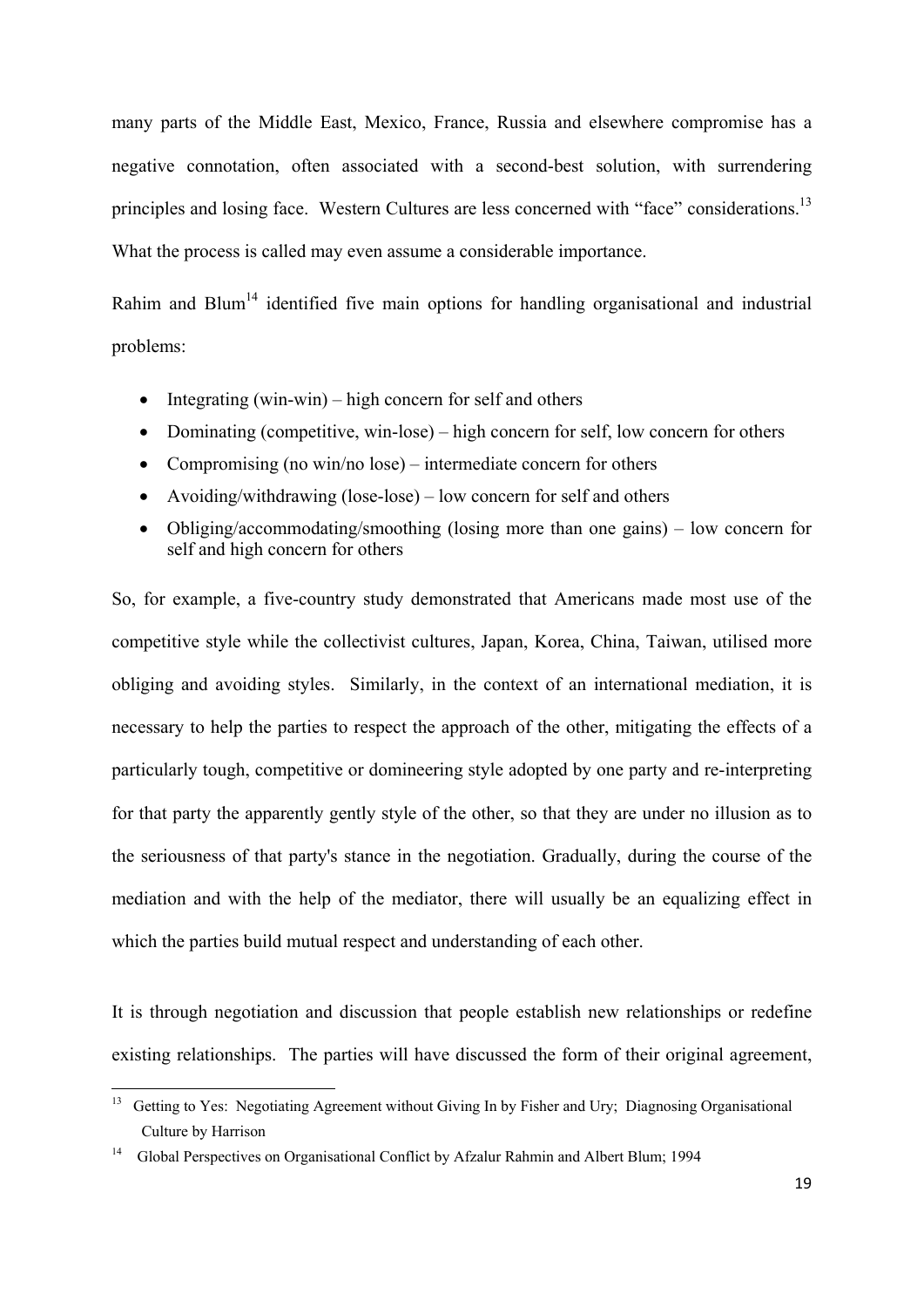mostly without formal rules, but according to a culturally accepted, unconscious mode of operation. This "unconscious mode" is not usually noticed unless a clash occurs, whether of styles, of expectations or of behaviours. It may also arise out of a breakdown in trust but this, too, often occurs for the same reasons. It is by bringing parties back to an understanding of the approach of the other that the mediator can re-build trust. It is for the mediator to sense clashes or areas of discomfort as they take place, and to anticipate them where possible, and ensure that they do not derail the negotiation.

While the "Outsider-Neutral" model<sup>15</sup> of mediation is not one that comes naturally to some traditions, since it largely reflects American and Western practices and traditions, nevertheless the use of a neutral international mediator is generally understood and accepted in companies doing global business. However, the mediator does need to adapt the style to the cultural expectations of the individual parties and this may include communication styles as well as content. As Christopher Leeds says "*Out of any polarity, or binary construct, a synthetic third path emerges. In terms of conflict management, negotiating or mediating, this third way depicts the various options an individual or team develops within the space set by the low context-high context and Outsider-Neutral and Insider-Partial confines. Creative ways of handling conflicts often emerge from the adopting of a flexible pragmatic outlook. Such a contingency model necessitates finding the strategy that appears the most appropriate in a specific situation."* 

<sup>&</sup>lt;sup>15</sup> Collectivist societies would tend to adopt the "Insider-Partial" model.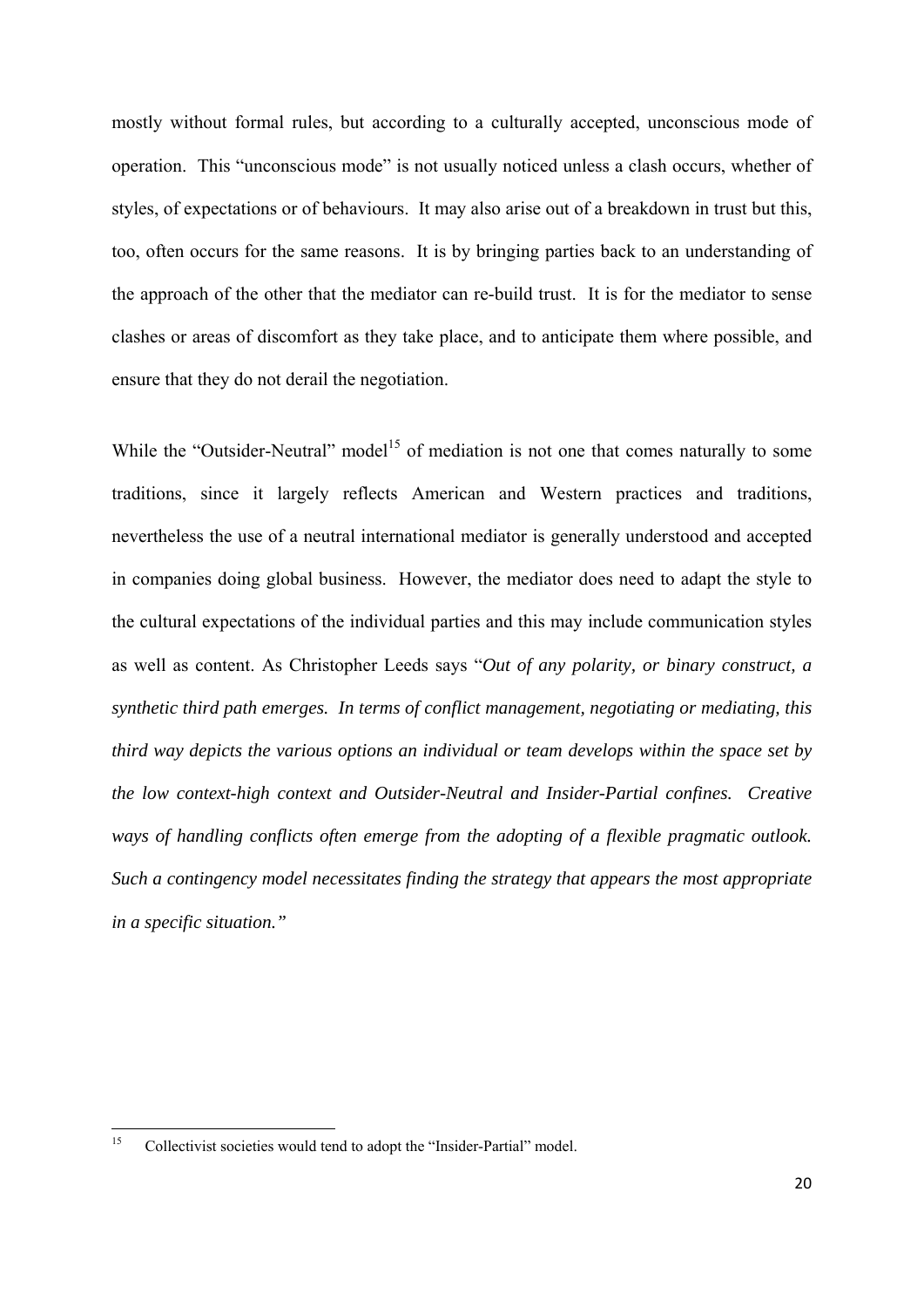#### **Section III: Conclusion**

The early learning on cultural matters concentrated on the visceral nature of particular cultures and traditions and much useful understanding comes from that body of work. More recently authors have concentrated on what that means in terms of global negotiations and the effect of globalisation, inter-cultural communications and the effect of acculturation of individuals. Less has been written in terms of international commercial mediation. My own practical experience of international commercial mediation is that cultural issues often underlie the process. Every participant in a mediation will bring more or less of his or her underlying cultural beliefs and understanding depending on the extent of acculturation arising from working within a global organization. A consideration of the learning in the field brings understanding and sensitivity to the often unspoken issues and the international mediator will constantly draw instinctively on his or her learning, knowledge and experience in this context. In reality all people are different whatever culture they come from and all organisations are equally different. All mediators work instinctively according to the personalities that are involved rather than to seek to pigeon-hole parties with anticipated characteristics. People, after all, never cease to surprise. I have found considerable success in bringing pragmatic flexibility to the international mediation process and avoiding the sometimes formulaic processes that have grown up in many jurisdictions in the domestic context, in particular moving away from a standard one or two day model of mediation where the dispute or the personalities requires it. Different cultures will have very different expectations but within the context of cultures, a third way is always available. The mediator needs to weaves between the needs and desires of parties coming from their very different backgrounds, to find a process that they can all accept. In terms of distance, the use of modern means of communication, such as Skype (and not so new, video conferencing), can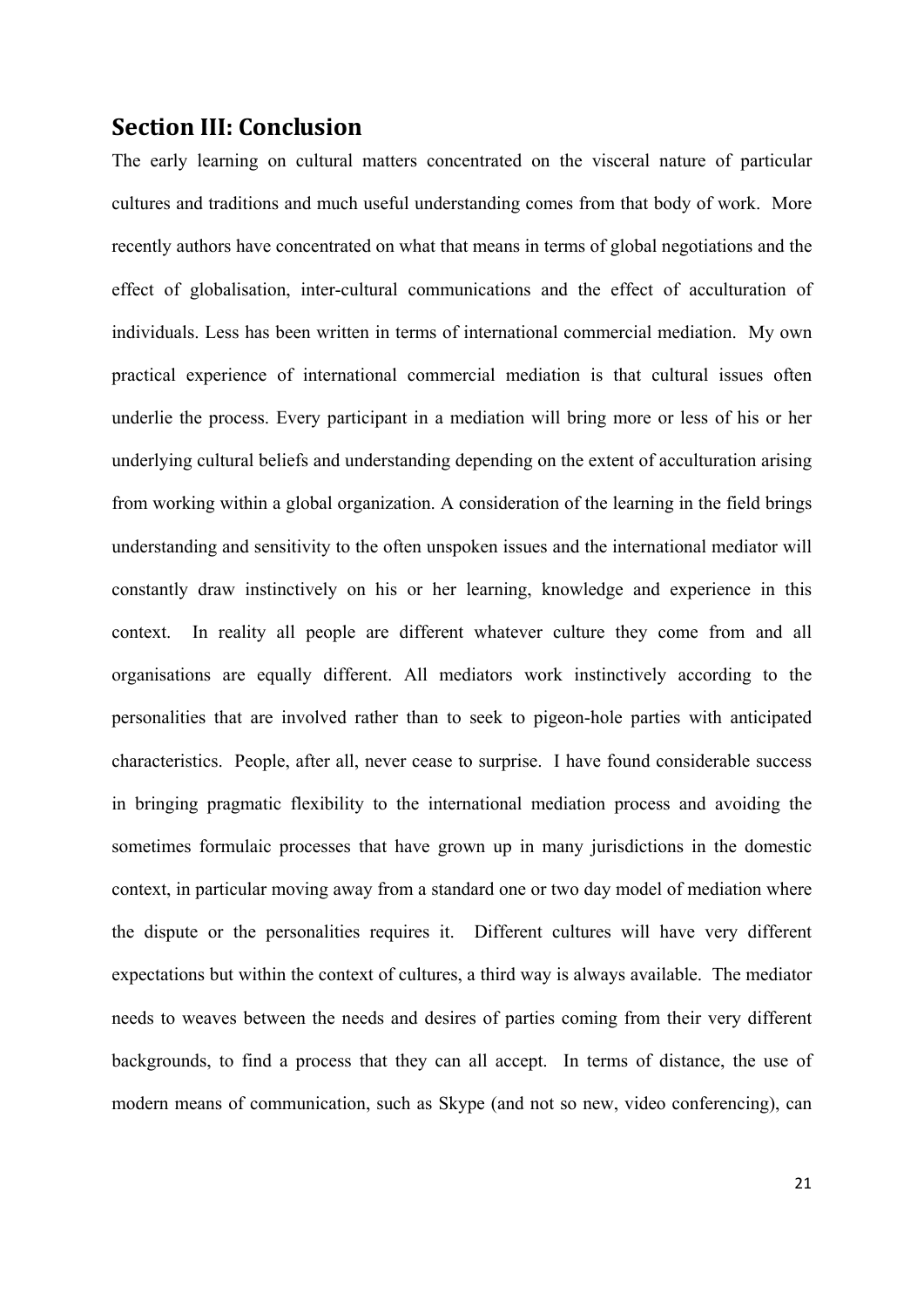be very helpful to mediations proceeding in a cross-border context and adds to the mediator's ever increasing tool box.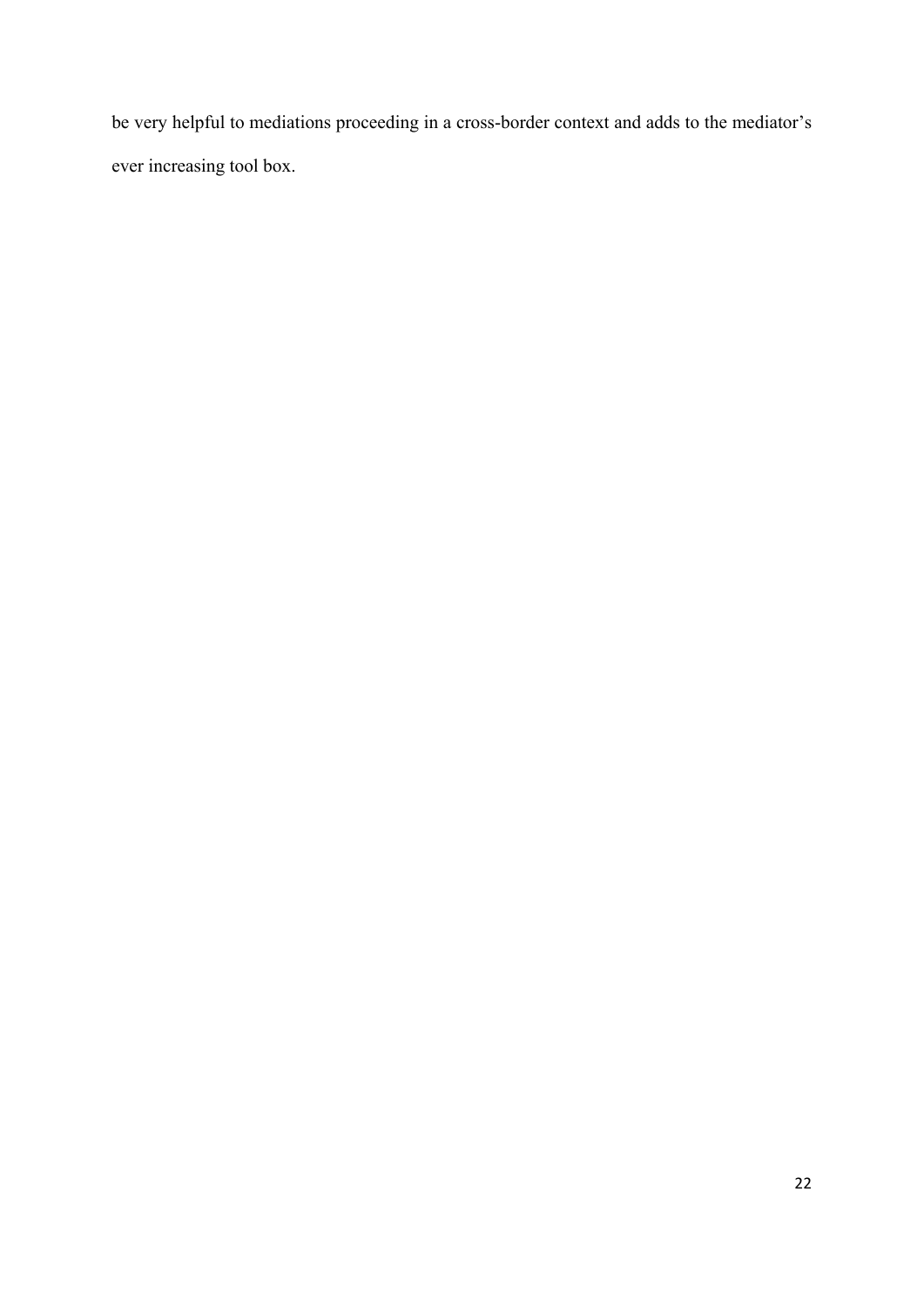# **Appendix 1: Handling the Process in International Mediation**

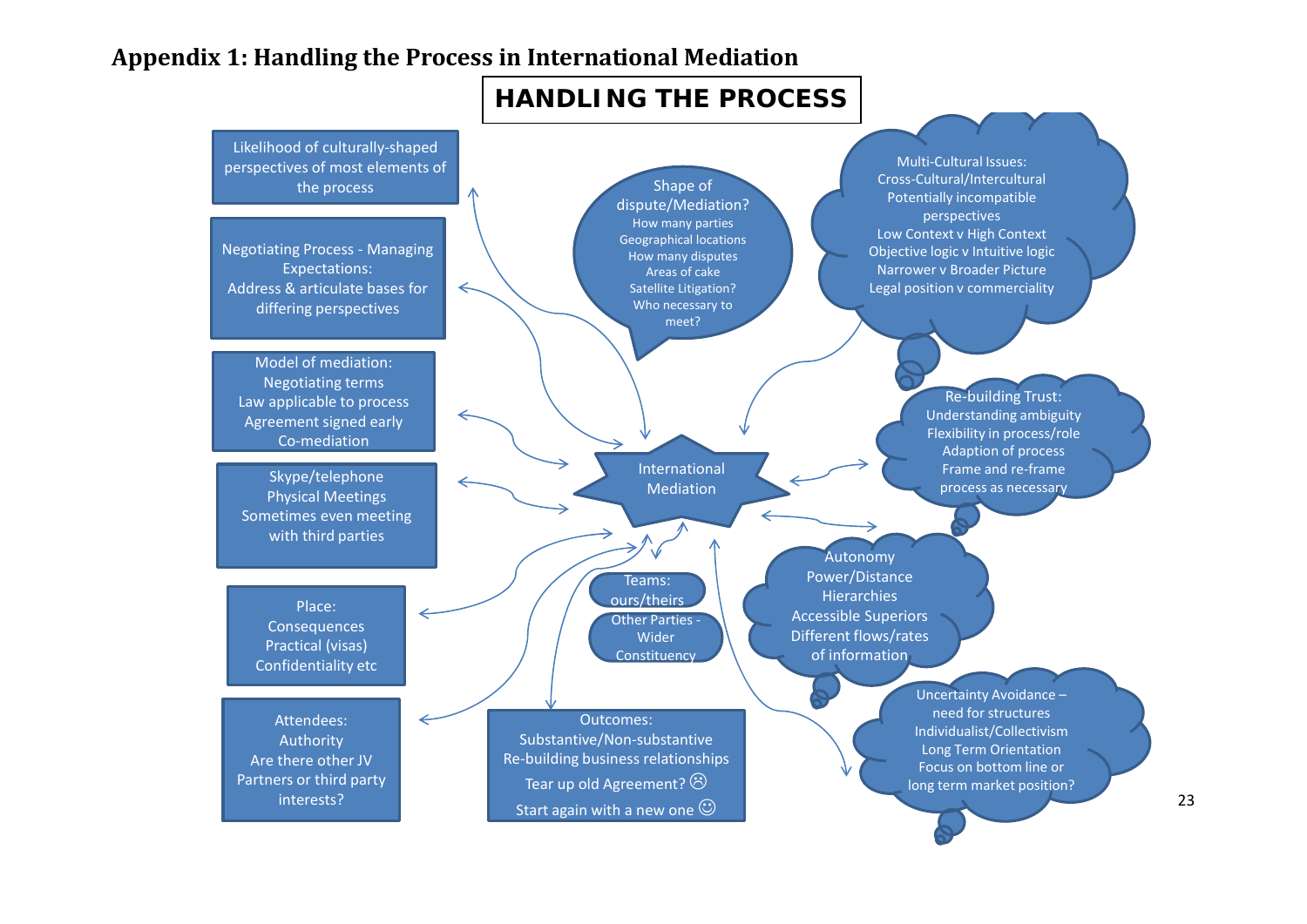# **Appendix 2: Edward T. Hall's Context of Cultures**

#### **Context of Cultures: High and Low**

The list below shows the kind of behaviour that is generally found in high and low context cultures within five categories: how people relate to each other, how they communicate with each other, how they treat space, how they treat time, and how they learn. Few cultures, and the people in them, are totally at one end of the spectrum or the other. They usually fall somewhere in between and may have a combination of high and low context characteristics.

| <b>HIGH CONTEXT (HC)</b>                                                                                                                                                                                                                                                                                                                                                                                                                                                                                                            | <b>LOW CONTEXT (LC)</b>                                                                                                                                                                                                                                                                                                                                                                                                  |
|-------------------------------------------------------------------------------------------------------------------------------------------------------------------------------------------------------------------------------------------------------------------------------------------------------------------------------------------------------------------------------------------------------------------------------------------------------------------------------------------------------------------------------------|--------------------------------------------------------------------------------------------------------------------------------------------------------------------------------------------------------------------------------------------------------------------------------------------------------------------------------------------------------------------------------------------------------------------------|
| <b>Association</b><br>Relationships depend on<br>$\bullet$<br>trust, build up slowly, are<br>stable. One distinguishes<br>between people inside and<br>people outside one's circle.<br>How things get done<br>$\bullet$<br>depends on relationships<br>with people and attention to<br>group process.<br>One's identity is rooted in<br>$\bullet$<br>groups (family, culture,<br>work).<br>Social structure and<br>authority are centralized;<br>responsibility is at the top.<br>Person at top works for the<br>good of the group. | <b>Association</b><br>Relationships begin and end<br>quickly. Many people can be<br>inside one's circle; circle's<br>boundary is not clear.<br>Things get done by following<br>procedures and paying<br>attention to the goal.<br>One's identity is rooted in<br>oneself and one's<br>accomplishments.<br>Social structure is<br>decentralized; responsibility<br>goes further down (is not<br>concentrated at the top). |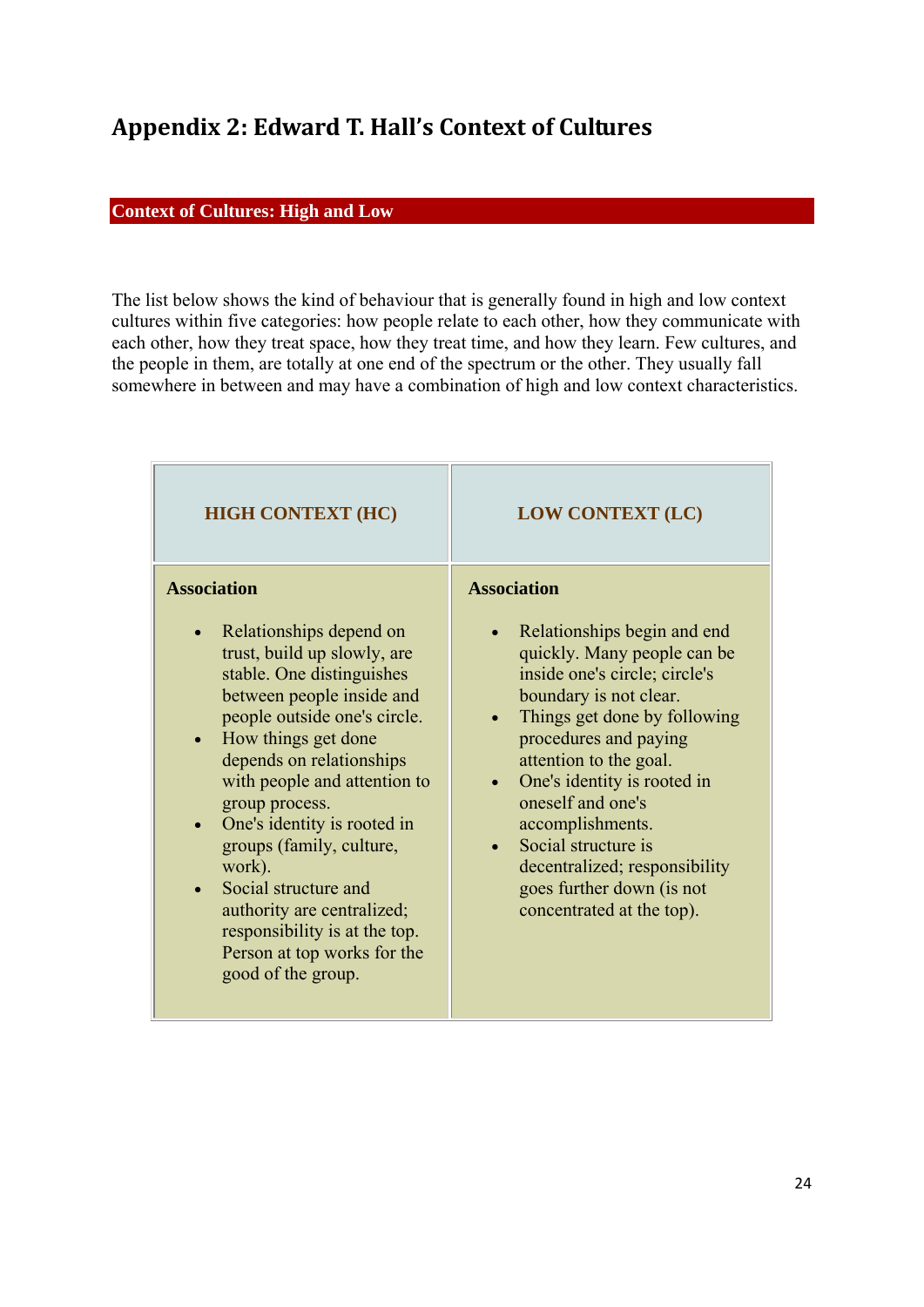| <b>Interaction</b>                                                                                                                                                                                                                                                                                                                                                                                                                                                                                                                                                                                                                                                                             | <b>Interaction</b>                                                                                                                                                                                                                                                                                                                                                                                                                                                                                                                                                              |
|------------------------------------------------------------------------------------------------------------------------------------------------------------------------------------------------------------------------------------------------------------------------------------------------------------------------------------------------------------------------------------------------------------------------------------------------------------------------------------------------------------------------------------------------------------------------------------------------------------------------------------------------------------------------------------------------|---------------------------------------------------------------------------------------------------------------------------------------------------------------------------------------------------------------------------------------------------------------------------------------------------------------------------------------------------------------------------------------------------------------------------------------------------------------------------------------------------------------------------------------------------------------------------------|
| High use of nonverbal<br>elements; voice tone, facial<br>expression, gestures, and<br>eye movement carry<br>significant parts of<br>conversation.<br>Verbal message is implicit;<br>context (situation, people,<br>nonverbal elements) is more<br>important than words.<br>Verbal message is indirect;<br>one talks around the point<br>and embellishes it.<br>Communication is seen as<br>an art form—a way of<br>engaging someone.<br>Disagreement is<br>personalized. One is<br>sensitive to conflict<br>expressed in another's<br>nonverbal communication.<br>Conflict either must be<br>solved before work can<br>progress or must be avoided<br>because it is personally<br>threatening. | Low use of nonverbal<br>elements. Message is carried<br>more by words than by<br>nonverbal means.<br>Verbal message is explicit.<br>Context is less important than<br>words.<br>Verbal message is direct; one<br>spells things out exactly.<br>Communication is seen as a<br>way of exchanging<br>information, ideas, and<br>opinions.<br>Disagreement is<br>depersonalized. One withdraws<br>from conflict with another and<br>gets on with the task. Focus is<br>on rational solutions, not<br>personal ones. One can be<br>explicit about another's<br>bothersome behaviour. |
| <b>Territoriality</b><br>Space is communal; people<br>stand close to each other,<br>share the same space.                                                                                                                                                                                                                                                                                                                                                                                                                                                                                                                                                                                      | <b>Territoriality</b><br>Space is compartmentalized<br>and privately owned; privacy is<br>important, so people are farther<br>apart.                                                                                                                                                                                                                                                                                                                                                                                                                                            |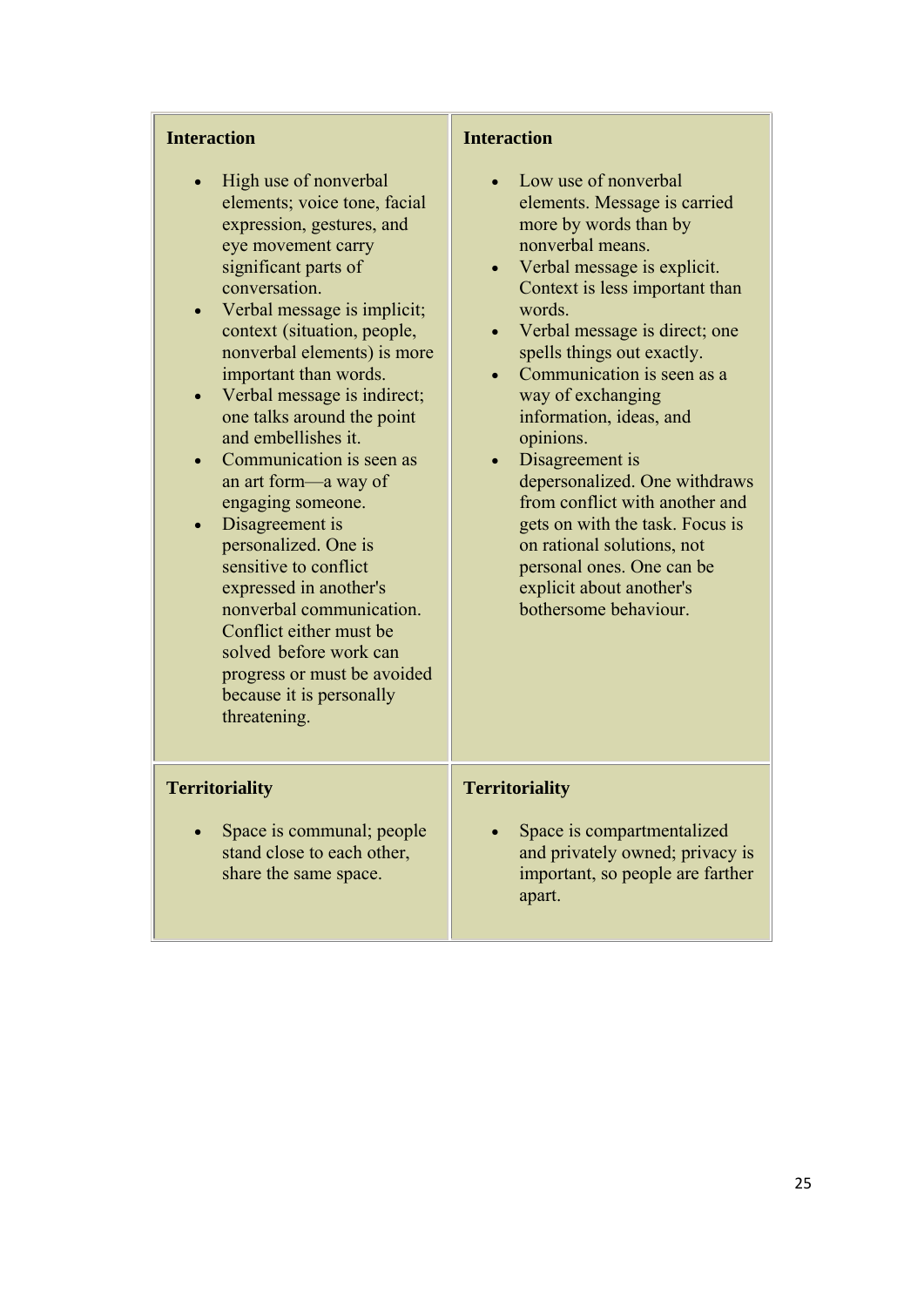| <b>Temporality</b>                                                                                                                                                                                                                                                                                                                                                                                                                                                                         | <b>Temporality</b>                                                                                                                                                                                                                                                                                                                                                                                                                                                     |
|--------------------------------------------------------------------------------------------------------------------------------------------------------------------------------------------------------------------------------------------------------------------------------------------------------------------------------------------------------------------------------------------------------------------------------------------------------------------------------------------|------------------------------------------------------------------------------------------------------------------------------------------------------------------------------------------------------------------------------------------------------------------------------------------------------------------------------------------------------------------------------------------------------------------------------------------------------------------------|
| Everything has its own<br>$\bullet$<br>time. Time is not easily<br>scheduled; needs of people<br>may interfere with keeping<br>to a set time. What is<br>important is that activity<br>gets done.<br>Change is slow. Things are<br>rooted in the past, slow to<br>change, and stable.<br>Time is a process; it belongs<br>to others and to nature.                                                                                                                                         | Things are scheduled to be<br>done at particular times, one<br>thing at a time. What is<br>important is that activity is<br>done efficiently.<br>Change is fast. One can make<br>change and see immediate<br>results.<br>Time is a commodity to be<br>spent or saved. One's time is<br>one's own.                                                                                                                                                                      |
| <b>Learning</b>                                                                                                                                                                                                                                                                                                                                                                                                                                                                            | <b>Learning</b>                                                                                                                                                                                                                                                                                                                                                                                                                                                        |
| Knowledge is embedded in<br>$\bullet$<br>the situation; things are<br>connected, synthesized, and<br>global. Multiple sources of<br>information are used.<br>Thinking is deductive,<br>proceeds from general to<br>specific.<br>Learning occurs by first<br>$\bullet$<br>observing others as they<br>model or demonstrate and<br>then practicing.<br>Groups are preferred for<br>learning and problem<br>solving.<br>Accuracy is valued. How<br>well something is learned is<br>important. | Reality is fragmented and<br>compartmentalized. One source<br>of information is used to<br>develop knowledge. Thinking<br>is inductive, proceeds from<br>specific to general. Focus is on<br>detail.<br>Learning occurs by following<br>$\bullet$<br>explicit directions and<br>explanations of others.<br>An individual orientation is<br>preferred for learning and<br>problem solving.<br>Speed is valued. How<br>efficiently something is learned<br>is important. |

The content here is based on the following works by anthropologist Edward T. Hall, all of which were published in New York by Doubleday: *The Silent Language* (1959), *The Hidden Dimension* (1969), *Beyond Culture* (1976), and *The Dance of Life* (1983).

Source: *The 1993 Annual: Developing Human Resources*. Pfeiffer & Company.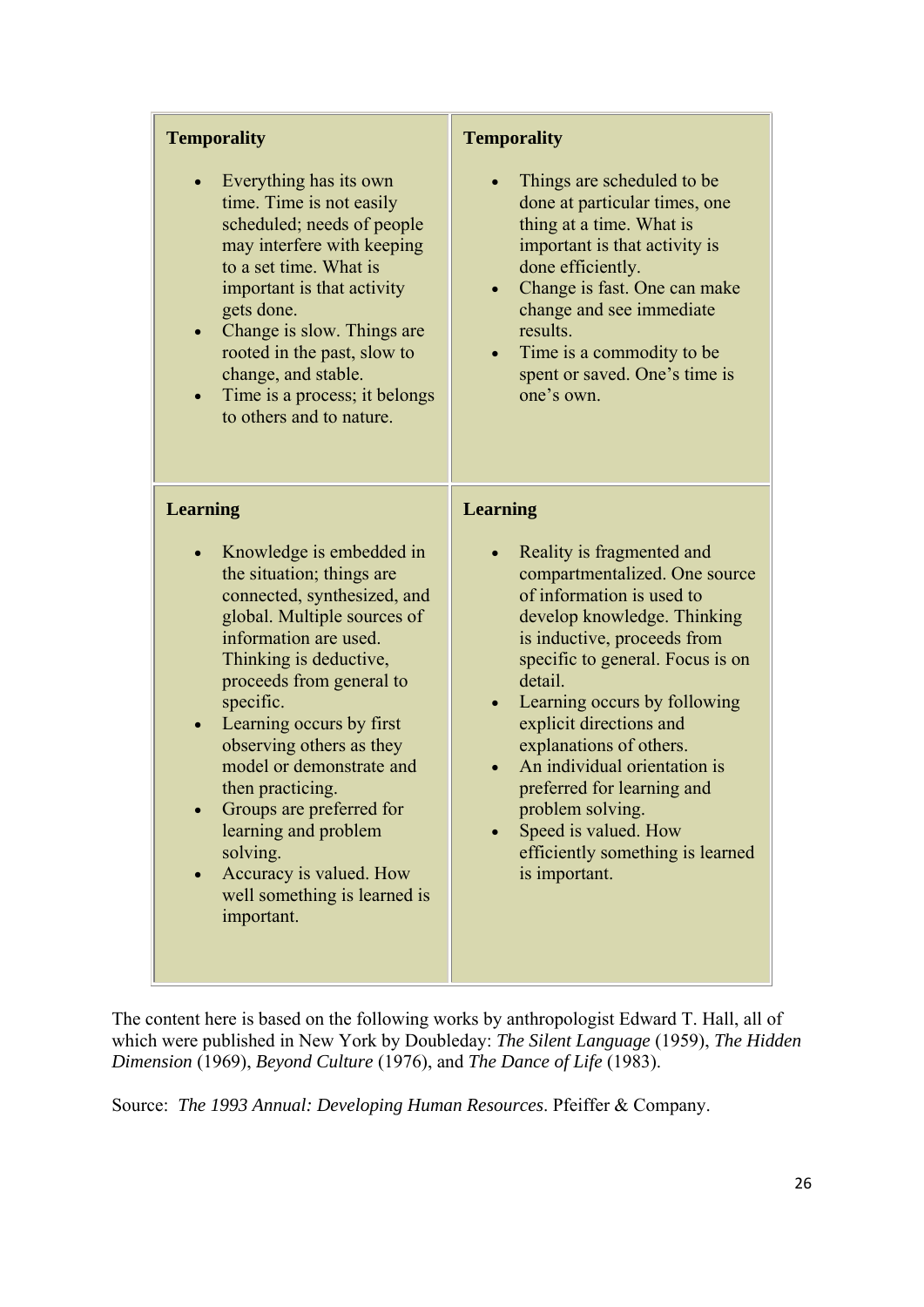# **Appendix 3: Graph of High and Low Context Cultures by Claire Halvorsen**

This chart illustrates how cultures fall along the context continuum in relation to some cultures that have been studied



Graph and table compiled by Claire Halvorsen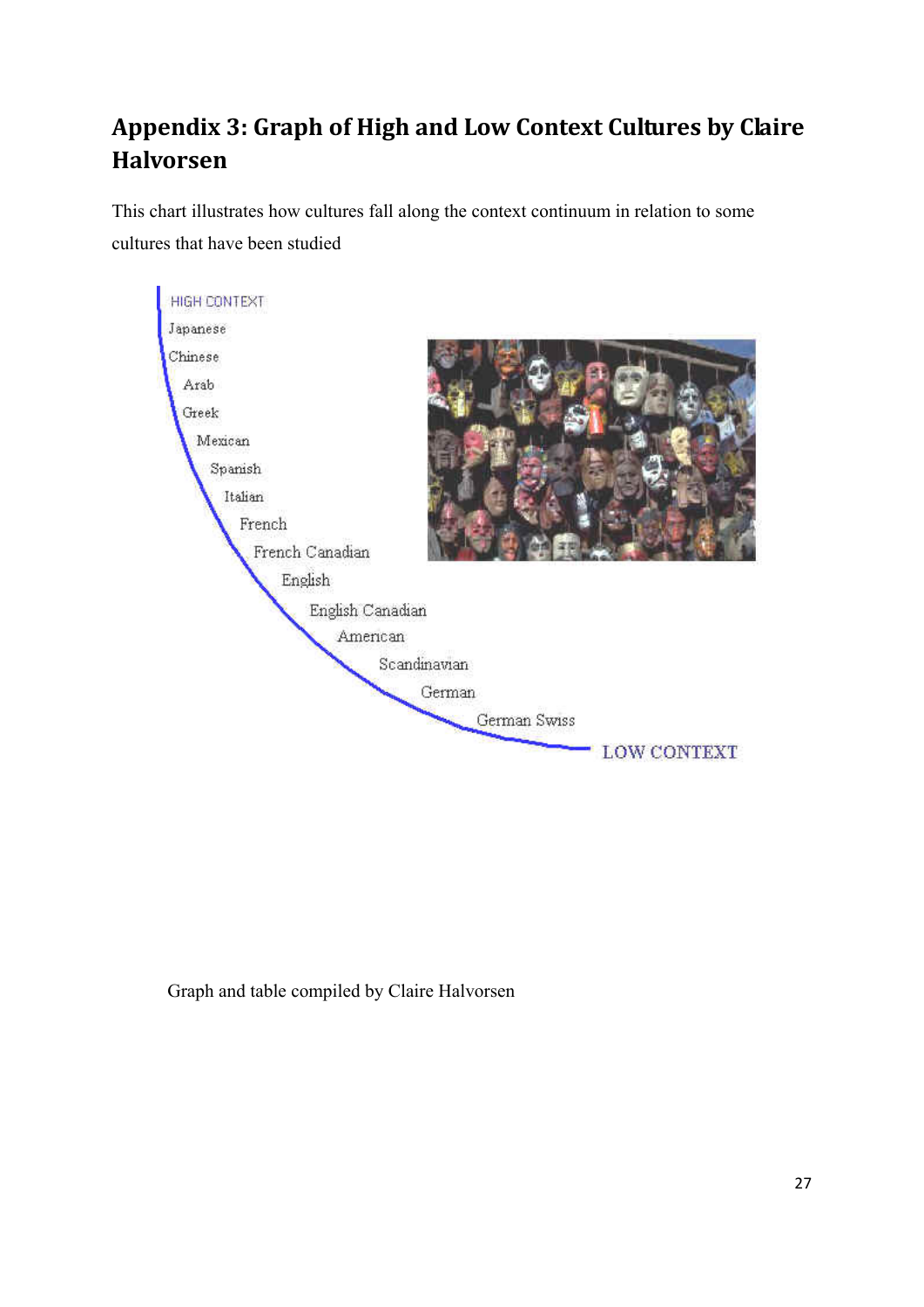# **Appendix 4: Degree of Identity and Acculturation in Individuals by M. Westwood and D. Massey**



M Westwood & D Massey